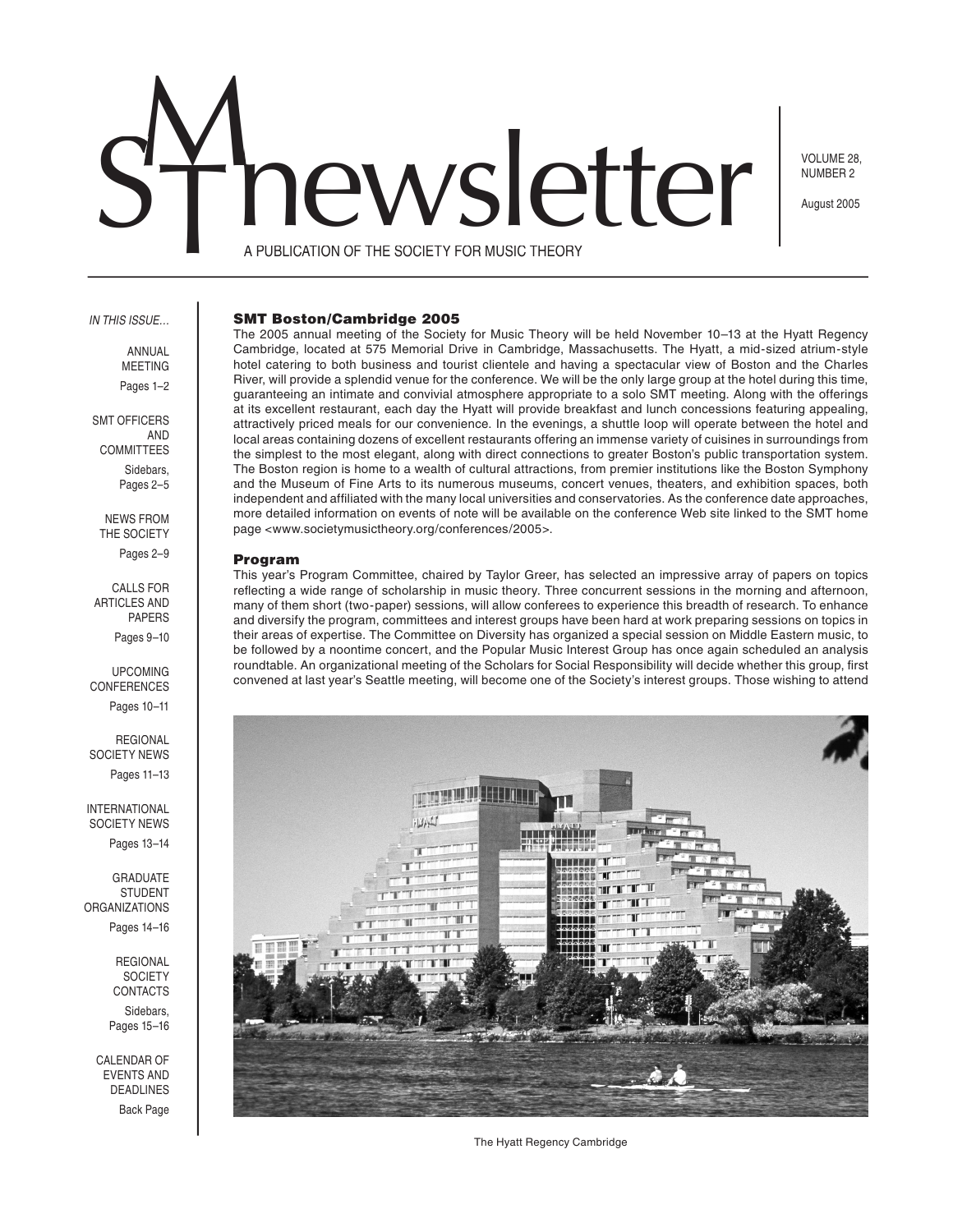# SOCIETY FOR MUSIC THEORY 2005 Executive Board

Joel Lester President, 2005 Mannes College of Music 150 West 85th Street New York, NY 10024 <lesterj@newschool.edu>

William Caplin President-Elect <caplin@music.mcgill.ca>

Harald Krebs Vice President, 2005 School of Music University of Victoria Box 1700, Victoria, BC V8W 2Y2 Canada <hkrebs@finearts.uvic.ca>

Nancy Rogers Secretary, 2008 College of Music Florida State University Tallahassee, FL 32306 <nancy.rogers@fsu.edu>

Claire Boge Treasurer, 2006 School of Fine Arts, Music Miami University Oxford, OH 45056 <bogecl@po.muohio.edu>

Victoria Long Executive Director (ex officio) <vlong@uchicago.edu>

Kofi Agawu, 2005 Princeton University Lynne Rogers, 2005 William Paterson University Warren Darcy, 2006 Oberlin Conservatory of Music Judy Lochhead, 2006 SUNY–Stony Brook Frank Samarotto, 2007 Indiana University Janna Saslaw, 2007 Loyola University New Orleans

The Society for Music Theory publishes the SMT Newsletter in February and August, with respective submission deadlines of December 1 and June 1.

Send materials at any time to: Wayne C. Petty, Editor SMT Newsletter School of Music University of Michigan Ann Arbor, MI 48109-2085 fax: (734) 763-5097 <smt.newsletter@umich.edu>

evening events will find a session on analysis and performance, sponsored by the Pedagogy Interest Group, as well as sessions on preparing a tenure case (Committee on Professional Development) and negotiating career and family (Committee on the Status of Women).

 This year, in lieu of a keynote address, the Saturday afternoon plenary session will feature a distinguished group of analysts presenting their views on Bartók's Third String Quartet. Following the Bartók symposium and the annual awards ceremony, the business meeting will include discussion and a formal vote on a proposed amendment to the Society's by-laws that would guarantee three of the Society's standing committees a session on each year's conference program, the format and content of these sessions to be determined by these committees independently of the Program Committee. This proposal as well as its sponsors and rationale were printed on pages 4–5 of the February Newsletter (vol. 28, no. 1), which may be accessed online through the SMT homepage by following the links to "Journals & Discussion." All who attend the conference are encouraged to participate in this discussion and vote.

# Conference Registration

Conference rates are \$90 for those who register on or before October 10 (\$45 for students and retirees), \$130 for those registering after October 10 (\$65 for students and retirees). Membership in the Society is required of all who attend the conference. The form included with this mailing allows both conference registration and signup for SMT membership, as well as a donation to the ongoing SMT-25 campaign. Those who prefer to register online may do so through the conference Web site.

# Hotel reservations and travel

We have arranged a rate of \$179 for single and double rooms, and \$199 for triple and quad rooms (be aware that the Hyatt's rooms are excellent but not large). This rate is in effect only until October 19. You are encouraged to reserve online at <https://resweb.passkey.com/ Resweb.do?mode=welcome\_gi\_new&groupID=39355>, which may be typed into your Web browser or accessed via the conference site on the SMT home page. You may also place your reservation by calling the hotel at (617) 492-1234, or toll-free at (800) 421-1442. Ask for the Society for Music Theory Conference rate. In order to secure these rates we have guaranteed the hotel a considerable number of reservations, and it is vitally important that as many attendees as possible stay at the conference hotel. The Hyatt is doing everything it can to ensure us a comfortable and successful conference. It is a very pleasant place to stay. Since there are few other hotels within walking distance, options are limited, and we encourage all to book there.

 The Hyatt Regency's Web page <http://cambridge.hyatt.com/property/index.jhtml> contains links to detailed information on the property as well as a handsome photo gallery and basic travel information from Logan Airport to the hotel. Look for more comprehensive travel information to be posted on the conference Web site.

—David Kopp and Deborah Stein

# NEWS FROM THE SOCIETY

# From the President

For academics, August is always a month of transition—a time when the activities we planned during the previous year (whether they be research-related or the other sort of R&R) are being completed (or frustrated, alas!) while we head toward a new academic year.

 Within the Society for Music Theory, transitions are underway as well. One of the more obvious is the gradual transition from one presidency to another. With considerable wisdom, the founders of the Society created a continual transition of leadership. During the first year of the two-year term, each president receives advice and guidance from the past president; during the term's second year, the president-elect is in place. Playing his role as a part of this deep hypermetric flow, President-Elect William Caplin—who will become president after the annual meeting in November—has been working closely with me during most of the past year on all the appointments and policies that will come to fruition during his presidency. Knowing his record as the Society's vice president, and being appreciative of his sage advice this year, I look forward to his leadership.

 Another transition concerns the SMT-25 Campaign. As part of the celebrations of the Society's twenty-fifth year in 2002, the Executive Board initiated a capital campaign to broaden and strengthen the Society's ability to support its members. During the past three years, the campaign has been raising funds and planning projects. But, to be candid, the campaign has not yet caught on in a big way. Annual fundraising (via a solicitation letter included with each February Newsletter, via a check-off option on the annual meeting registration form, and via personal appeals to various Society members) has proceeded apace; but major contributions have not materialized (unlike the AMS-50 capital campaign of our sibling society, the American Musicological Society, which has been much more successful in raising funds, including major grants). As a result, the funds to support major initiatives are not yet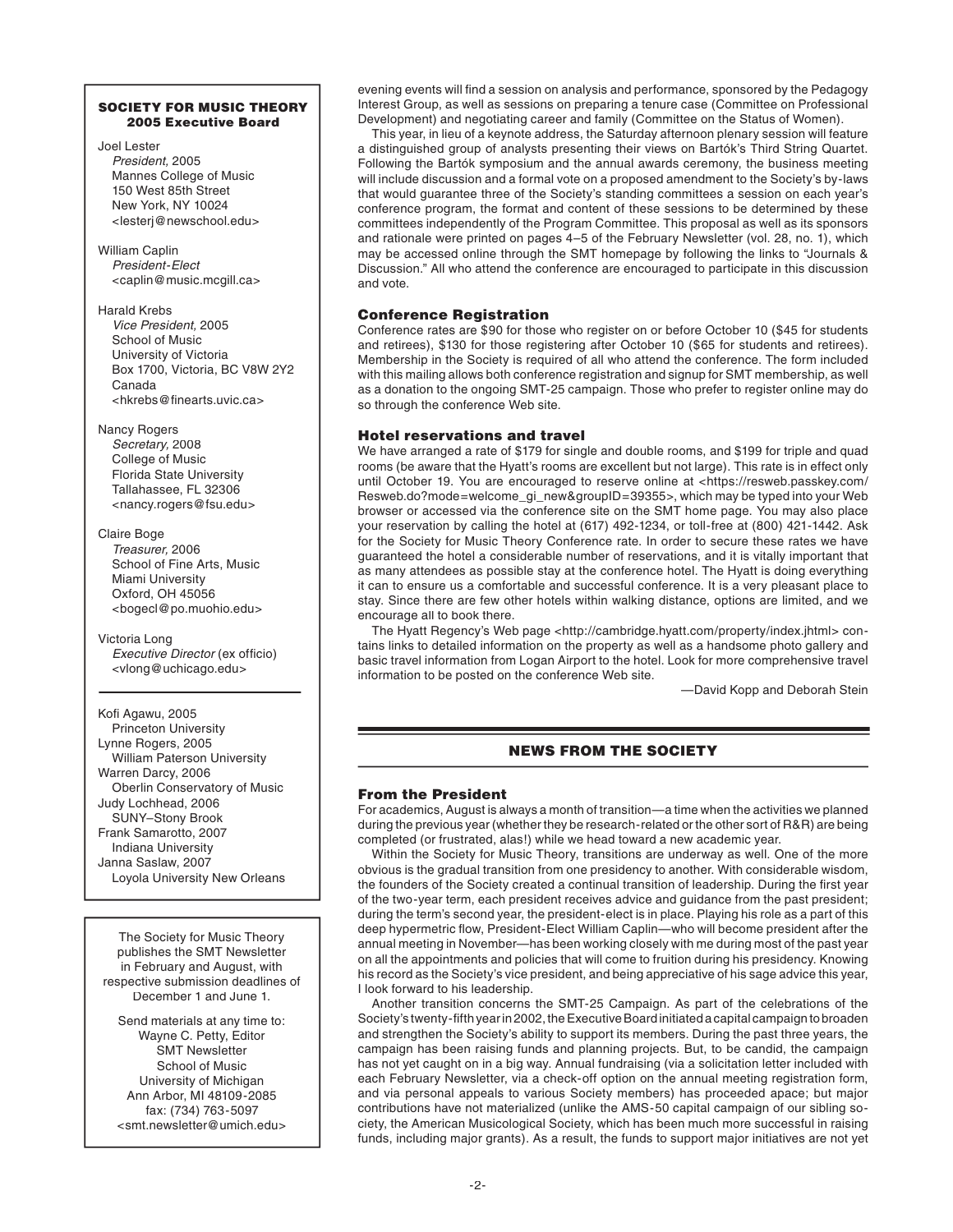available. Likewise, although the SMT Executive Board last year authorized seed money to initiate support for SMT-25 grants for innovative conferences and workshops, there were no applicants for those grants. I and the Executive Board welcome thoughts from the membership on the sorts of projects that are fiscally manageable by the SMT-25 campaign and that will inspire more enthusiastic giving by the Society's membership.

 Yet another set of transitions underway concerns the status of various interest groups and committees within the Society. The Society's by-laws do not specifically mention interest groups . . . since they didn't exist when the Society was founded. Among other things, interest groups have introduced new perspectives on theoretical scholarship to the Society, and have provided venues for members to meet other scholars that share their interests. In recent years, the Society has fostered interest groups via liaison meetings chaired by the vice president. An ad hoc committee chaired by Justin London is now at work suggesting updates and other revisions to the SMT's by-laws; one of the areas that committee is exploring concerns interest groups. Any by-laws proposals concerning interest groups will inspire further discussions by the Executive Board and among the membership about the continuing evolution of interest groups and how the Society can best support them in their productive work.

 A separate proposal to amend the Society's by-laws offers a change in the procedures by which three of the Society's committees (the Committee on the Status of Women, the Committee on Professional Development, and the Committee on Diversity) will present sessions at the Society's annual meetings as part of the fulfillment of their missions. This past February's Newsletter printed the amendment and its rationale. A vote on this amendment to the by-laws will take place at the business meeting during the annual meeting in Boston.

 A common theme underlying all these evolving changes is, of course, the work by an enormous number of volunteers. The Society exists and functions thanks to untold hours of dedicated work by its officers, Executive Board members, committee members, interest group members, and many others. It should be a source of pride for all of us in the Society to know that virtually all those I solicited to serve the Society during the past two years agreed to do so, no matter how arduous the task. And an impressive number of Society members volunteered to undertake time-consuming tasks. I offer my personal thanks to all those who have served the Society, and I know that President-Elect William Caplin will welcome volunteers for service during his presidency.

I look forward to seeing you in Boston in November.

—Joel Lester

# From the Vice President

It is hard to believe that my term as vice president is almost over; it feels as though it just began! I have very much enjoyed all aspects of my work for the Society—my work on the Board, as well as my interaction with members of interest groups and regional and international societies. The opportunity to read excellent papers and chapters prior to their publication during the process of evaluating subvention applications has also been very rewarding.

 I am happy to announce that in the spring round, Jeremy Day-O'Connell was awarded a subvention for the preparation of musical examples for his book Pentatonicism from the Eighteenth Century to Debussy, to appear with the University of Rochester Press. I urge members to continue to submit proposals for subventions. Please take note of recent changes in the application guidelines (an updated version is reproduced on page 4 of this Newsletter); applicants are now required to submit a brief professional biography and a listing of other subvention funding that they are seeking or receiving.

 Please consider applying for the SMT-25 conference grants as well. There were, disappointingly, no applications for the inaugural competition in spring 2005. The committee welcomes imaginative and innovative proposals for conferences or workshops. The application guidelines can be found on the SMT Web site.

Finally, I urge officers of international societies to initiate or maintain communication with SMT; we are eager to expand interaction with these societies. The appropriate person to contact is my successor (whom I wish the same amount of enjoyment that this position has brought me).

—Harald Krebs

# Actions of the Executive Board

Since the publication of the February 2005 Newsletter, the Executive Board has approved the following motions:

- 1. that the chair of the Nominations Committee will not vote in elections for SMT Executive Board members or SMT officers. In the event of a tie vote in an election for these positions, the Secretary will confidentially inform the chair of the Nominations Committee of the tie, and the vote of the chair of the Nominations Committee will resolve the tie vote. Only the Secretary and the chair of the Nominations Committee will know that there has been a tie vote and how it has been resolved;
- 2. that SMT pay for the round-trip travel (coach fare) for Judit Frigyesi to and from the SMT annual meeting in Boston during November 2005;
- 3. that the guidelines for the SMT subvention competition shall require applicants to list all other sources of subvention funding for which they have applied or plan to apply, and

#### SOCIETY FOR MUSIC THEORY 2005 Committees

# Publications Committee

Thomas Christensen, chair Brian Alegant Michael Cherlin Michael Klein Tim Koozin William Lake Rebecca Leydon Wayne C. Petty

#### 2005 Program Committee

Taylor Greer, chair Dora Hanninen Daphne Leong Henry Martin Shaugn O'Donnell Deborah Stein Joel Lester, ex officio

# 2006 Program Committee

Henry Martin, chair Anne Shreffler (AMS 2006 Program Committee chair) Peter Kaminsky (SMT 2007 Program Committee chair) Candace Brower Nora Engebretsen Nancy Rao Miguel Roig-Francolí William Caplin, ex officio

#### Publication Awards **Committee**

Robert Wason, chair Daniel Harrison Fred Lerdahl Martin Scherzinger Charles Smith

#### Committee on the Status of Women

Lori Burns, chair Ellie Hisama Shaugn O'Donnell Laurel Parsons Brenda Ravenscroft Deborah Rifkin Matthew Shaftel Joseph Straus Leigh VanHandel

#### Publication Subventions **Committee**

Harald Krebs, chair Michael Cherlin Thomas Christensen Judy Lochhead David Temperley

# Committee on Diversity

Frederick Bashour, chair Clare Eng Philip Ewell David Pacun Sevin H. Yaraman

(continued, p. 4)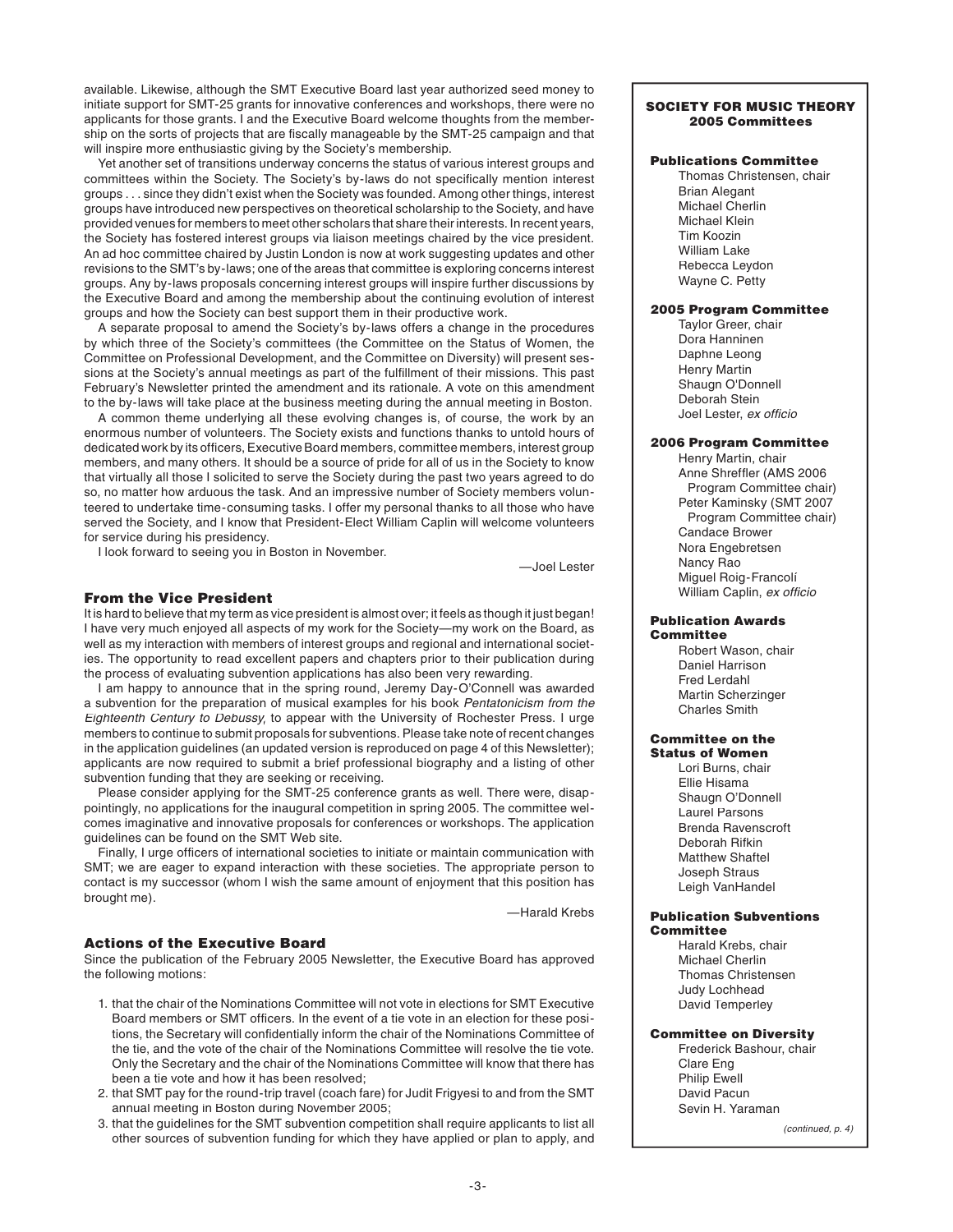## SOCIETY FOR MUSIC THEORY 2005 Committees, continued

#### Professional Development **Committee**

John Cuciurean, chair Gretchen Foley Christopher Hasty Anne Hawkins Áine Heneghan Joel Phillips Ève Poudrier Kevin Swinden Keith Waters

# Networking Committee

Eric Isaacson, chair Michael Buchler Thomas Christensen, ex officio Nora Engebretson David Hainsworth Tim Koozin Robert Kosovsky Joel Lester, ex officio David Neumeyer Richard Plotkin Leigh VanHandel Brent Yorgason

#### Editors

Brian Alegant, Editor Music Theory Spectrum Adam Krims, Reviews Editor Music Theory Spectrum Tim Koozin, Editor Music Theory Online Jack Boss, Reviews Editor Music Theory Online Wayne C. Petty, Editor SMT Newsletter

#### Music Theory Spectrum Editorial Board

Brian Alegant Michael Cherlin Dora Haninnen Richard Hermann Michael Klein Henry Klumpenhouwer Justin London Elizabeth West Marvin Severine Neff William Rothstein Philip Rupprecht Frank Samarotto Ramon Satyendra Lawrence Zbikowski

#### Music Theory Online Editorial Board

Marion Guck Julian Hook Tim Koozin Rebecca Leydon Andrew Mead Richard Parncutt Peter Schubert

(continued, p. 5)

that the letter from the vice president to winners of subvention grants shall state that winners "may not request reimbursement of any expenses that have already been, or that will be covered by a grant from another source";

 4. that printed return envelopes willl not be included in the mailing of SMT ballots to the Society's members.

—Nancy Rogers, Secretary

# SMT Publication Subventions

Publication subventions are available from the Society for Music Theory and will be awarded on a competitive basis to any member in good standing. Awards are intended to reimburse authors for out-of-pocket expenses associated with the preparation and publishing of any article or book in the field of music theory that has been accepted for publication. Among the possible expenses to which the fund may be applied are the copying and setting of musical examples, the payment of copyright or permission fees, the production of graphic and illustrative material, and the development of any relevant computer software, audio material, or other multimedia components essential to the text's production. Funds are not intended to support the basic costs of publication (copyediting, in-house production, printing, binding, distribution, etc.) or costs associated with research and travel. Authors will be expected to submit receipts to the treasurer of the Society, documenting all expenses covered by the award, within twelve months of the date of the award. Authors may not request reimbursement of any expenses that have already been, or will be, covered by a grant from another source.

#### Applications must include five copies of the following items:

- 1. A cover letter including contact information, and information about other subvention funding for which the author is applying, or for which she/he has applied.
- 2. A brief professional biography, clarifying the author's past and current research interests, and listing publications.
- 3. A short abstract (approx. 1,000 words) describing the work to be published and its contribution to the field of music theory.
- 4. A copy of the article in question, or, in the case of a book, drafts of one or two representative chapters. Photocopies should be double-sided to save paper.
- 5. A letter to the author from the publisher or journal editor, confirming acceptance of the publication, and informing the author about expenses that the publisher or journal will not cover. This letter will probably be distinct from, and more detailed than, the original letter of acceptance.
- 6. A detailed explanation of the expenses to which the grant would be applied. Where possible, documentation itemizing these expenses should be included.

Applicants may request funding up to \$1,500; however, given the limited funds available and the desire to support as many deserving requests as possible, grants may be made in smaller amounts. Applicants are encouraged to seek out matching funding from their home institutions. Only one SMT subvention grant will be awarded to support a given publication.

 Grants are awarded twice a year. The deadlines for receipt of applications are March 15 and September 15 of each year. Submissions will be evaluated so that successful applications will be announced shortly after the deadline. The evaluating subcommittee is chaired by the Society's vice president, Harald Krebs. The other members are Thomas Christensen and Michael Cherlin (chair and member of the Publications Committee), Judy Lochhead of the Society's Executive Board, and David Temperley.

Applications should be sent to:

Victoria Long, Executive Director, Society for Music Theory, Department of Music,

University of Chicago, 1010 East 59th Street, Chicago, IL 60637.

Any questions may be directed to the vice president at <hkrebs@finearts.uvic.ca>.

# From the ACLS Delegate

As the official SMT delegate to the American Council of Learned Societies (ACLS), I had the privilege of representing our Society at the ACLS annual meeting, held this past May in Philadelphia. At the same time, it is my duty to report back periodically to you on the activities of ACLS and to remind you of its many fellowship programs that are available to members of SMT.

 Many of you will remember that we were elected to membership in 2000 to the ACLS. (A learned society must petition for membership and be admitted by a majority vote of all delegates.) This was a distinct honor for SMT. For upon admission, we joined a distinguished consortium of 68 leading academic and learned societies in North America (ranging from the mammoth Modern Language Association with over 30,000 members, to the tiny Society of Dance History with just 465 members and the Metaphysical Society of America, with some 600 members).

 ACLS is best known, perhaps, for its many fellowships available to academics that support research in the humanities. There are a large number of such fellowships awarded each year targeting both junior as well as senior faculty members. (Of special note are the new "Frederick Burkhardt Residential Fellowships for Recently Tenured Scholars.") This past year, sixty awards were made amounting to almost three million dollars in fellowship money. Faculty members of SMT planning a substantial research project should consider applying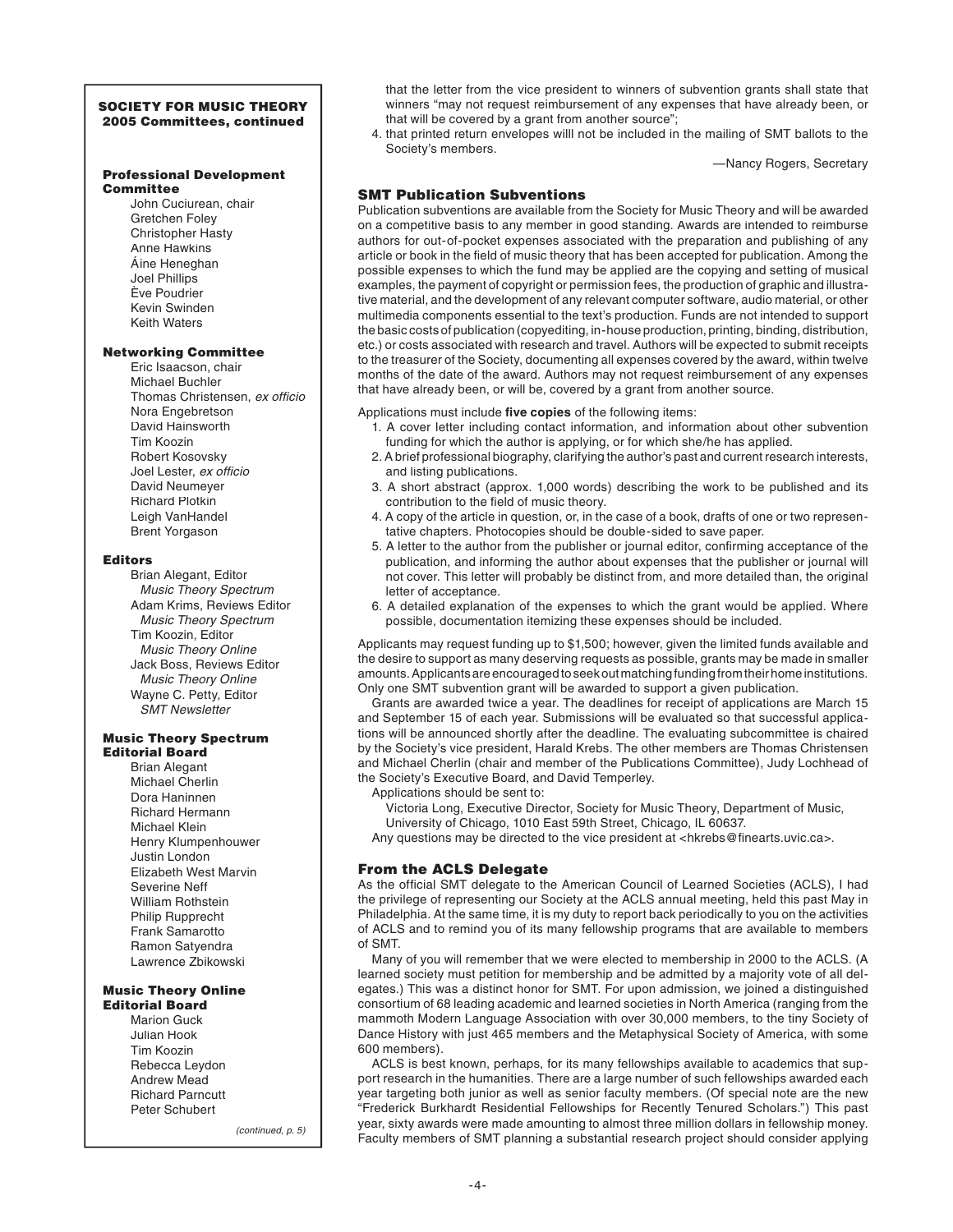for one of the many fellowships offered by ACLS. (For further information, see their Web site <http://acls.org/fel-comp.htm>.)

 But ACLS does much more than dole out fellowship grants. It has taken the lead in a large number of initiatives of value to academics of all stripes, including the launching of several pioneering electronic publication projects such as the "History E-Book Project" and J-stor. Challenges related to issues of academic freedom and responsibility, the decline of academic book publishing, and problems of the shrinking academic workforce are all topics that receive discussion at the annual meeting. This year's theme concerned the scholar and the public, with many thoughtful panels considering ways that academic scholarship in the humanities could engage a wider public. In future issues of this Newsletter I will report in more detail concerning many of these discussions.

Membership in the ACLS is a real honor for SMT and marks our maturation and "official" certification as a scholarly organization. I hope that members of SMT will acquaint themselves with its many activities and avail themselves of its generous fellowship opportunities.

—Thomas Christensen

# Committee on Diversity

The SMT Committee on Diversity has continued to work on projects to fulfill its charge of promoting multiple cultures, values, and perspectives. Since the 1997 annual meeting, we have proposed and presented special sessions that have creatively addressed our mission, and have demonstrated—with concrete musical examples—the lessons that can be drawn from the study of diverse repertoire. During the Seattle conference last November, we presented a special lecture and concert of music by Cambodian composer Chinary Ung.

 For the Boston conference this November, we will present an extended event involving Middle Eastern music. It will consist of a three-hour special session Friday morning, entitled "Sharakans, Epithets, and Sufis: Three Topics in Middle Eastern Music Theory." The session will be chaired by Diversity Committee member Sevin Yaraman, introduced by ethnomusicologist and theorist Stephen Blum, and will include papers on the music of the Ottoman Sufis, on two musico-poetic genres of northeastern Iran, and on the tonal structure and development of medieval Armenian hymns. The latter will presented by a young Armenian scholar, Narek Tovmasyan, flying from Yerevan Komitas State Conservatory to read his paper. Immediately following the morning session, the Diversity Committee will present a noontime concert of Arabic music. Negotiations with the band are not quite complete as of this writing, so we dare not yet divulge the group's identity, but rest assured, your ears will be stretched, and your toes will be tapping!

 Of course, the Diversity Committee's most visible function over the years has been to administer two travel grant programs designed to help defray the cost of attending the SMT annual meeting: Minority Travel Grants and, beginning in 2002, International Travel Grants for scholars residing outside North America. (In fact, we learned of Dr. Tovmasyan through his serendipitous early inquiry about our travel grant program!) Theorists belonging to an ethnic minority, defined here on the basis of the majority of current SMT members, are invited to apply for one of our Minority Travel Grants; up to five (5) will be awarded. This year we will award up to two (2) International Travel Grants. The committee requests that all applicants submit their materials by e-mail; attachments should be in a standard file format (such as a Microsoft Word .doc). Complete application materials must be received by September 12, 2005. Specific guidelines may be found on the Committee on Diversity "travel grants" page on the SMT Web site <http://www.societymusictheory.org/index.php?pid=18> or by contacting the chair, Fred Bashour, at <dufaydigital@att.net> or (413) 548-9881.

 Although we gained two new committee members last fall, the normal attrition caused by term completion necessitates the appointment of several more new members next fall, in order for us to maintain an appropriate size and effectively plan future projects. Anyone desiring further information about the Committee on Diversity's activities and programs should contact me as mentioned above. See you in Boston!

—Frederick J. Bashour

# Committee on the Status of Women

I would like to begin by thanking our previous chair, Janna Saslaw, for her dedicated service to the CSW, and to Jean Hellner for her contributions as a committee member. A special welcome to our new member, Brenda Ravenscroft.

 Boston/Cambridge 2005. Following the Seattle conference and successful CSW open meeting, the committee began to plan the CSW session for the Boston conference. The subject of this panel is "Negotiating Career and Family," and it will feature presentations by Joseph Dubiel, Marion Guck, Catherine Hirata, Fred Maus, Shaugn O'Donnell, Laurel Parsons, Deborah Rifkin, Elizabeth Sayrs, and Anne Stone on issues of managing family care and career responsibilities. Our goal with this topic selection was to offer a discussion forum on a subject that all members of the SMT would find pertinent. This forum will provide the opportunity for all SMT members to explore ways to juggle personal and professional demands, and will thus help to promote gender equity in the Society, as part of the CSW's mission.

 Research Mentors. In order to increase the number of women submitting proposals (and actually presenting papers) at SMT conferences, the CSW created a targeted mentoring

#### SOCIETY FOR MUSIC THEORY 2005 Committees, continued

## Local Arrangements

2005 for Boston: David Kopp and Deborah Stein, co-chairs, <smt2005@bu.edu> and <dstein@gis.net>

2006 for Los Angeles: Alfred Cramer, chair <alfred.cramer@pomona.edu>

SMT-25 Campaign Committee TBA

#### Legal Advisor

Wayne Alpern <waynealp@aol.com>

#### Contacting the Society

Society for Music Theory Victoria Long, Executive Director University of Chicago Department of Music 1010 East 59th Street Chicago, IL 60637 e-mail: <vlong@uchicago.edu>

project. For the submission of proposals to the 2005 Program Committee, we paired twelve women at early stages of their careers with twelve senior mentors with the goal of producing a paper proposal of high quality. Nine of the twelve pairings resulted in a paper proposal, and two of these were accepted by the Program Committee. The proposals that were rejected will be submitted to regional conferences in the coming year. All of the participants expressed satisfaction with the experience, and the CSW plans to renew the project in fall 2005 for the 2006 conference.

 New Mentoring Project for Women on the Job Market. The CSW is delighted to announce a new mentoring project aimed at women theorists seeking professional employment. We will pair each candidate with an experienced mentor who will offer help with every aspect of a job search: general background and preparation, networking, getting good letters of recommendation, c.v. and cover letter writing, and phone and oncampus interview techniques. If you are on the job market, or planning to go on the job market, and you are either ABD or with your Ph.D. completed, you are invited to participate. We will do our best to accommodate everyone who is interested. Please send an e-mail with "CSW Mentoring Project" in the subject line to CSW members Laurel Parsons <glparsons@telus.net> or Brenda Ravenscroft <ravenscr@post.queensu.ca>.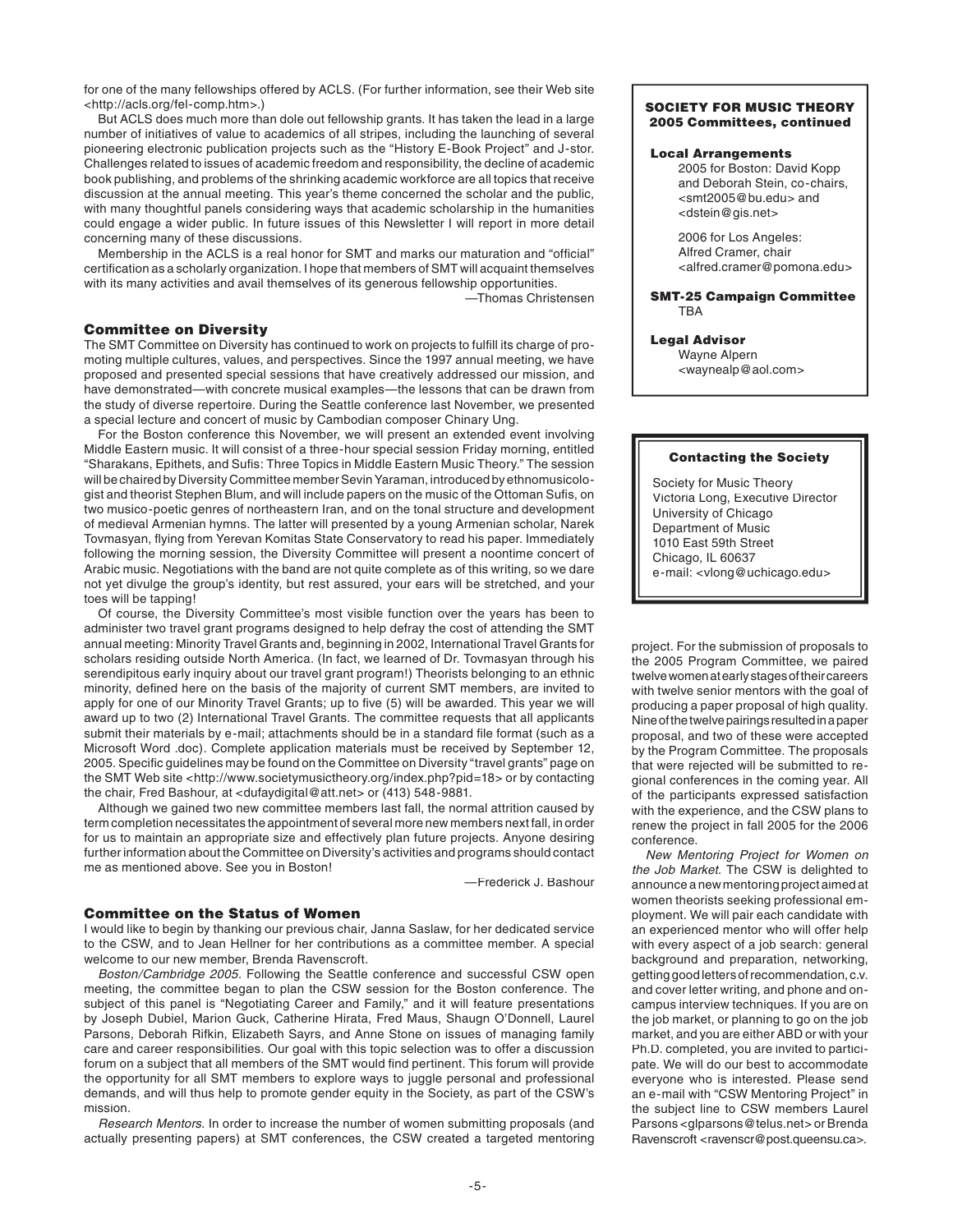Virtual Support. The CSW is initiating a virtual writing support group for women currently not in full-time academic employment who wish to maintain or enhance their publication record (for example, women theorists on maternity leave, or postdoctoral theorists not yet affiliated with an academic institution). For more information, please contact Laurel Parsons at the address given above.

 By-Laws Amendment Proposal. Since its inception, the Committee on the Status of Women has presented a session at the annual conference. These presentations are an essential part of the work we do to promote gender equity in the SMT. At the business meeting in Boston, we will be voting on a By-Laws Amendment Proposal (sponsored by the Committees on Diversity, Professional Development, and the Status of Women) in order to formalize this longstanding tradition. We urge you to come to the business meeting and vote on this important issue.

 On behalf of the CSW, I would like to thank the Society for its support of this committee. I look forward to welcoming everyone to our Boston session.

—Lori Burns

#### Committee on Professional Development

The Committee on Professional Development (CPD) will sponsor four special events at the 2005 annual meeting in Boston: a special session on preparing a tenure case; an opportunity for individual reviews of c.v.'s and cover letters; a breakfast reception for graduate students; and the conference guides program.

 The special session, scheduled for Friday evening from 7:30–10:30, is entitled "Preparing an Effective Tenure Case." For this session the CPD has invited a panel of administrators and tenured faculty members, including Brian Alegant (Oberlin College Conservatory), Jane Clendinning (Florida State University), Martha Hyde (SUNY– Buffalo), Michael Klein (Temple University), and Joel Phillips (Westminster Choir College of Rider University), who will discuss the policies and procedures for preparing effective tenure cases at their respective institutions, with Wayne Alpern (SMT Legal Advisor) as respondent. Presenters will cover such issues as: the main parts of a tenure dossier; what a personal statement should cover; how many inside and outside letters should be included (and who should write them); how teaching effectiveness is best documented; what strategies nontenured faculty should follow in choosing journals and other professional activities that will work most strongly in their favor; the importance of establishing collegial relations within the department; and how to balance service, research, and teaching. Following presentations by the panelists there will be ample opportunity for questions from the audience to the panel and open discussion of other issues relating to tenure and promotion.

 For the c.v. review session, scheduled for Friday from 9:00–11:00 a.m., five senior members of the Society, including Robert Hatten (Indiana University), Steve Larson (University of Oregon), Elizabeth West Marvin (Eastman School of Music), Deborah Rohr (Skidmore College), and David Smyth (Louisiana State University), will be available to critique c.v.'s and cover letters one-on-one with those applying for jobs in the near future. Conference attendees who wish to take advantage of this opportunity should bring at least five copies of both their current c.v. and a generic cover letter for this session. Questions regarding this session should be addressed to Keith Waters <watersk@stripe.colorado.edu>, session coordinator.

 The graduate student breakfast is scheduled for early Friday, from 7:00–8:30 a.m. All graduate students are invited to attend this increasingly popular event to meet with each other in an informal, collegial atmosphere, and to establish professional contacts with peers from other institutions. We ask faculty who advise graduate students to encourage their students to take advantage of this unique social gathering.

 The CPD will again host the conference guides program, which pairs new SMT members with experienced members of the organization. This program is designed to extend a hearty welcome to new members or those attending a national meeting for the first time by pairing them with experienced members of the organization to help break some of the formal "ice" and demystify the meeting in both the social and professional realms. Gretchen Foley (University of

Nebraska–Lincoln) will be coordinating the program again this year. Some ways a conference guide might assist a newer SMT member include: being a friendly and supportive contact shortly before, throughout, and perhaps after the Boston meeting; answering questions about the structure of SMT, the purposes of the conference, and how these purposes are carried out in the various forums (paper sessions, panel sessions, meetings, job interviews, etc.); visiting the exhibits together and making introductions to vendors and exhibitors; or attending the opening reception together and/or another social event or concert. (Please note, however, that the program is not intended to provide detailed career advice or academic mentorship.) Any attendees wishing to be paired with a guide and any SMT members wishing to serve as guides (please volunteer!) should contact Gretchen Foley as soon as possible by e-mail <gfoley2@unl.edu> or by phone, (402) 472-2992. Information and opportunities to register will also be available in the conference registration packet and on the SMT Web site. Last-minute requests may be accommodated at the CPD's welcome table at the conference in Boston.

 Work continues on the SMT mentoring program, which pairs individuals at all career stages—from those applying to graduate school to senior faculty—with other SMT members who are willing to share their expertise and lend support. In order to remain successful, the mentoring program requires volunteers at all levels. Furthermore, persons may simultaneously volunteer as a mentor while requesting to receive assistance with their own career concerns from another mentor. A link to the mentoring form can be found on the SMT-CPD Web page or may be obtained directly from Joel Phillips <phillips@rider.edu>, chair of the Mentoring Program Subcommittee. On behalf of the subcommittee, Prof. Phillips will contact all regional societies to ensure that student representatives are aware of the mentoring opportunities we offer at the national level.

The CPD administers an SMT-sponsored listserv specifically for graduate students and first-year faculty. This discussion list, which is now back online after a short absence due to technical difficulties, provides a safe forum for new members of the professional community to discuss issues relevant to graduate study, the job application process, or other related concerns without the questions or comments being shared with the entire membership as they might be on SMT-talk. The CPD-list is moderated by Ann Hawkins <hawkins@arts.usf.edu)> with assistance from CPD student members Áine Heneghan and Ève Poudrier. To subscribe, send a message to <CPD-List@societymusictheory.org> with "subscribe cpd-list <FirstName> <LastName>" in the body of the message.

 Anyone with questions regarding any of the aforementioned CPD-sponsored events and services, suggestions for possible new initiatives, or any member interested in participating as a volunteer for one of the CPD-sponsored initiatives is encouraged to contact John Cuciurean <John.Cuciurean@asu.edu> or any member of the committee.

—John D. Cuciurean

# Networking Committee

Members are reminded of the following e-mail lists:

- smt-announce: used to post announcements relating to job openings, conferences, journals, and other items of professional interest. There is no discussion on this list;
- smt-talk: a discussion forum for music theory-related topics.

To join either of these lists, visit the SMT Web page <societymusic theory.org>, click on "Journals & Discussion," then "electronic mail lists," and follow the link for the appropriate list's information page.

 The Networking Committee strongly encourages members to vote in the current SMT elections using the online election system. It is a great help to the Secretary to have ballots tallied this way.

 In the coming months, University of California Press will be implementing a new membership database system. We will be working with them to provide a number of enhanced services both for SMT members and for officers and administrators. Details will be announced once they are better known.

—Eric Isaacson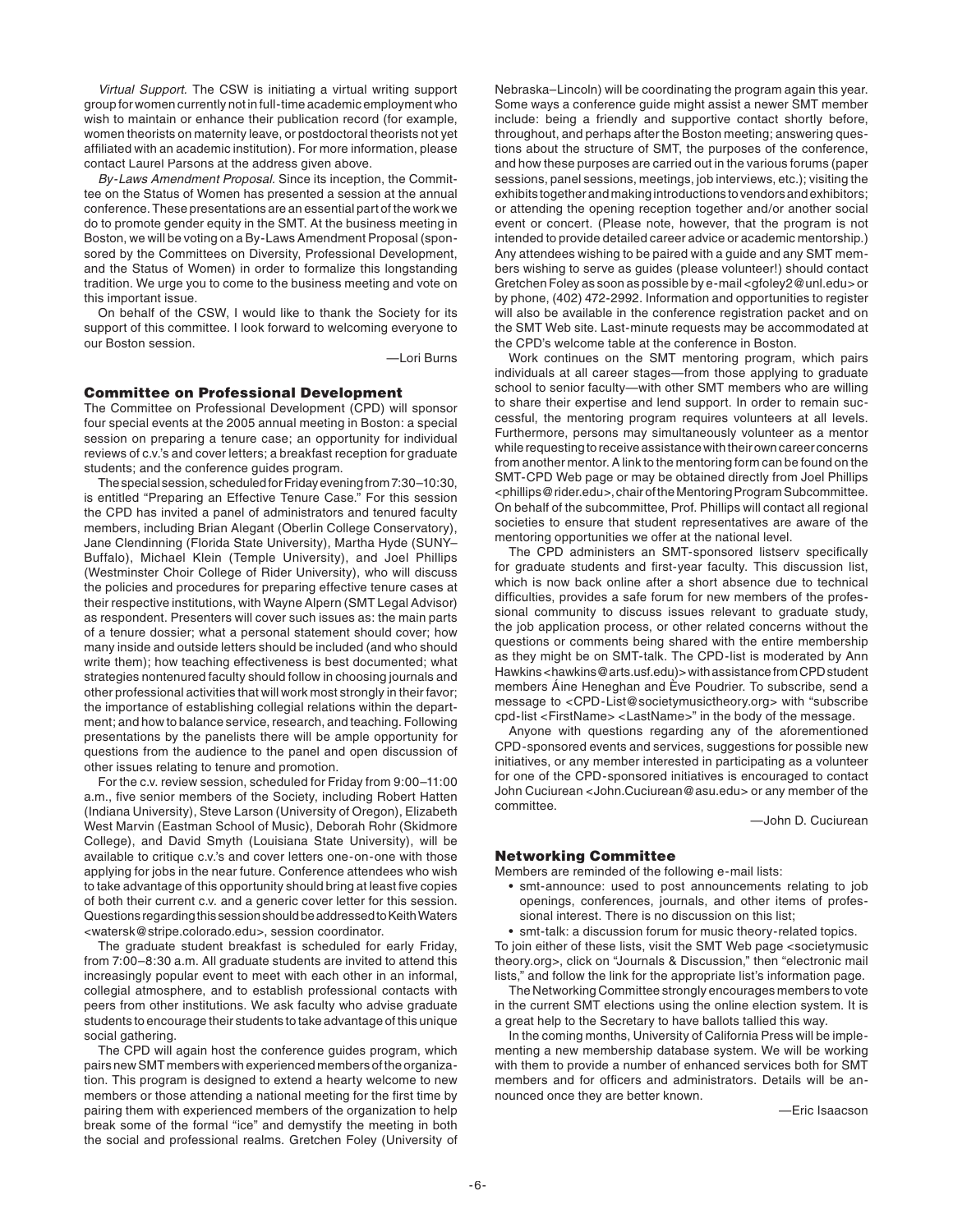# NEWS FROM THE MUSIC THEORY INTEREST GROUPS

## **Music Cognition Group**

The Music Cognition Group (MCG) brings together members of SMT with interests in theoretical and experimental work in music perception and cognition. A Web site <http://pcb2.acs.unt.edu/smtmcg> and an electronic discussion list help the members stay in touch, share ideas, and organize session proposals for SMT conferences. Thanks to Phil Baczewski for creating both of these helpful resources. To subscribe to the electronic discussion list, please contact Phil <baczewski@unt.edu>. Other questions concerning MCG may be addressed to its chair, Steve Larson, University of Oregon, School of Music, 1225 University of Oregon, Eugene, OR 97403-1225; <steve@uoregon.edu>.

 All interested SMT members are invited to attend an MCG meeting during the 2005 conference, Saturday from 5:30 to 7:30 p.m.

#### Jazz Interest Group (SMT-Jz)

For the 2005 SMT conference in Boston, SMT-Jz submitted a proposal for a special session devoted to chord-scale theory. The session was accepted by the Program Committee, but limited to two papers; the addition of another two regularly submitted papers will complete a four-paper jazz session. SMT-Jz proposed the session on chord-scale theory to honor George Russell, who has long taught at the New England Conservatory, one of the sponsors of the 2005 annual meeting. Russell largely introduced chord-scale theory to jazz in the 1950s with his Lydian Chromatic Concept. The method, while itself remaining controversial in the jazz world, has been conceptually significant in jazz pedagogy, which in the United States is dominated by chord-scale theory. The session to be presented at the November meeting will allow SMT members to hear the basis of Russell's theory as well as critical comment.

For the 2006 joint AMS-SMT meeting in Los Angeles, SMT-Jz is planning to propose an analysis symposium on the well-known Miles Davis album Kind of Blue. We expect the deadline of the SMT-Jz internal call for papers to be in mid December 2005. All members of SMT or the AMS are invited to submit proposals. For the 2007 solo SMT meeting in Baltimore, the topic will be Reharmonization.

 SMT-Jz would like call attention to our 2006 award for jazz scholarship.

#### **SMT-Jz Award for Jazz Scholarship**

The Jazz Special Interest Group of the Society for Music Theory invites nominations for the 2006 SMT-Jz Award for Jazz Scholarship. This award is bestowed occasionally for a document that, in the judgment of the SMT-Jz Award Committee, makes an outstanding contribution to the field of jazz theory and analysis.

Eligibility extends to books, articles, delivered conference papers, dissertations, and theses in English, published, presented, or defended during the five years preceding the award year (e.g., between January 1, 2001 and December 31, 2005, inclusive, for a possible 2006 award). All members of the Society for Music Theory are encouraged to draw to the committee's attention distinctive scholarly works that are eligible for this award. SMT members may nominate only one work per calendar year; self-nomination is not permitted; to be eligible, a document must be nominated by three members of the Society for Music Theory.

Nominations should include the name of the scholar, a description of the document (please include complete bibliographic information where available), and a statement to the effect that the work was published, presented, or defended during the previous five calendar years. The committee will contact the nominee for additional material as needed (the nominee may be asked to submit copies of the nominated document to the evaluating committee). Nominations should be sent by April 1, 2006, to: Patricia Julien, chair, SMT-Jz Award Committee <Patricia.Julien@uvm.edu>.

 The SMT-Jz Award for Jazz Scholarship will consist of a citation. The winning document will be selected by the SMT-Jz Award Committee, whose chair will announce the award at the meeting of SMT-Jz during the SMT annual meeting, in whatever years SMT-Jz wishes to make such award.

Henry Martin, chair of SMT-Jz, can be reached at <martinh@ andromeda.rutgers.edu> or at the Department of Visual and Performing Arts, Rutgers University–Newark, Bradley Hall, Newark, NJ 07102; (973) 353-5119, Ext. 49 or (212) 595-4681. Anyone wishing to be added to the SMT-Jz listserv should contact Steve Larson <steve@uoregon.edu> with that request.

#### Pedagogy Interest Group

At the Boston conference the Pedagogy Interest Group will present a special session entitled "Interacting Interpretive Roles—Performer and Theorist." Attendees will have an opportunity to observe three theorists—Clemens Kemme (Conservatorium van Amsterdam), William Rothstein (Queens College and the Graduate Center, CUNY), and Robert Hatten (Indiana University)—coach student performers from area schools. Each presentation will consist of an introduction and theoretical orientation, a coaching session, an assessment and summary, and audience interaction with the presenter and performers. This session will be chaired by Gerald Zaritzky (New England Conservatory), who also chaired the planning committee. Other members of that committee include Clemens Kemme, Glen Wegge (Luther College) and Diane Luchese (Towson University).

 At our meeting during the Boston conference we will discuss matters of mutual interest and continue planning a 2006 session on teaching the pedagogy of music theory and aural skills. William Lake (Bowling Green State University) is chairing the committee for that project. Jennifer Sterling Snodgrass (Appalachian State University) is supervising the development of a Pedagogy Interest Group Web site which can be accessed from the Resources link on the SMT home page. Information about the group and directions for subscribing to its listserv are available on this site.

 SMT members with a genuine interest in music theory pedagogy are encouraged to join our group and to contribute ideas for future sessions, group projects, and Web site content.

#### Performance and Analysis Interest Group

PAIG exists to promote research into relations between performance and analysis, to facilitate dialogue between performers and theorists, and to open new avenues for such interaction. We meet yearly at national SMT conferences and field special-session proposals as appropriate.

 Edward Latham, on behalf of the PAIG, contributed "Analysis and Performance Studies: A Summary of Current Research" to a project of the German Society for Music Theory involving German and American theorists surveying research in various music-theoretic subfields. The research summaries are to be published online in 2005 in the Zeitschrift der Gesellschaft für Musiktheorie, as well as in hard copy in the Jahrbuch der Gesellschaft für Musiktheorie.

 At SMT-Boston please look for the PAIG annual meeting and for two paper sessions on the topic of performance and analysis: a regular session on "Performance and Rhythm" and a special session sponsored by the Pedagogy Interest Group. At the annual meeting we will continue to discuss issues raised at our inaugural meeting in Seattle, as well as topics of more recent vintage.

 For the joint AMS/SMT meeting in 2006 we hope to propose a special session of unusual format, such as an analysis symposium with representatives from musicology, theory, and performance. We will decide the shape of a proposed 2006 session via e-mail prior to the Boston meeting. Those wishing to join the PAIG e-mail list should contact Jan Miyake <Jan.Miyake@oberlin.edu>. For more information on PAIG, contact Daphne Leong <Daphne.Leong@colorado.edu>, chair.

#### Popular Music Interest Group

At the Boston meeting the Popular Music Interest Group will host an analytical roundtable on the recently released Smile album. Please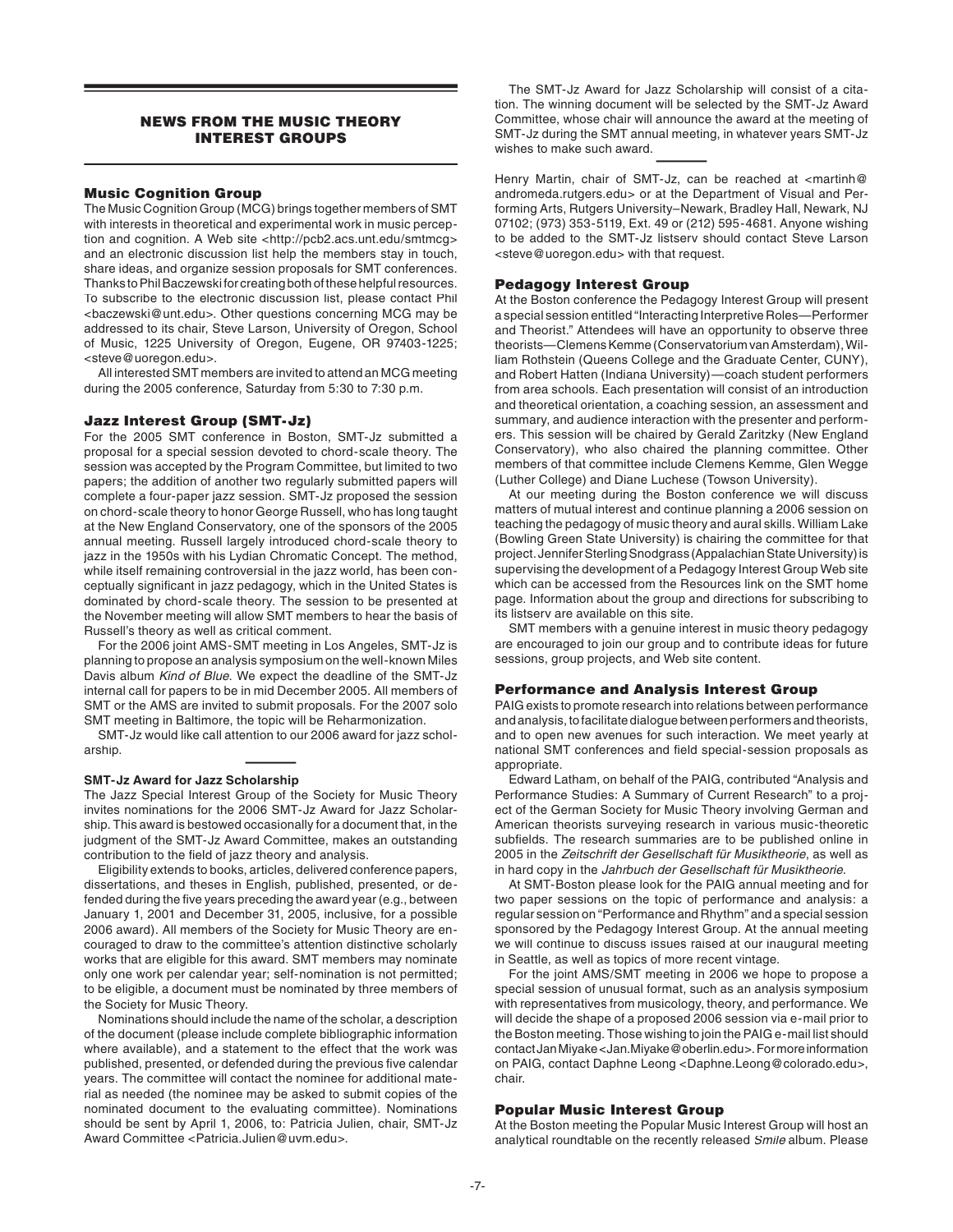join us for what promises to be a lively and enjoyable discussion with a distinguished panel of theorists. Details on the session will be posted on our Web site <www.unc.edu/music/pop-analysis>.

 Our group's participants have brought music-analytic research to a wide array of conferences outside the discipline of music theory this past year, and we continue to encourage the broad dissemination of music-analytic research. Many of our participants are also teaching new courses in the analysis of popular musics at both the undergraduate and graduate levels across the country as institutions add the subject to their curricula. We have recently redesigned our Web site to include a repository of course reading lists and bibliographies.

 The Popular Music Interest Group welcomes discussion of musictheoretic, media-focused, artist-based, or commercial/contextual issues on the pop-analysis listserv. To subscribe, visit <http:// listserv.unc.edu> and use the "Search for Lists" feature to locate the "pop-analysis" list. For more information about the Popular Music Interest Group, contact Jocelyn Neal <jneal@email.unc.edu>, chair.

## Queer Resource Group

The Queer Resource Group (formerly the Gay and Lesbian Discussion Group) will convene at the 2005 annual meeting Friday from 5:00 to 7:00 p.m. There will be time to discuss recent readings on LGBTQ topics, to report on your own queer studies-related research in progress, and to consider general issues and ideas that arise when we gather. The University of Virginia maintains an e-mail list for use of the QRG. If you wish to subscribe to this list, go to <http:// list.mail.virginia.edu/mailman/listinfo/qrg-l> and follow the instructions you will find there. Queer issues will be prominent in the session of the Committee on the Status of Women on "Negotiating Career and Family." Fred Maus will present a report, based on information collected from subscribers to the QRG e-mail list, on interactions between sexuality and professional life as a music theorist; Deborah Rifkin will lead a small group discussion on "Sexuality and Career Issues." For more information, write to Shaugn O'Donnell <sodonnell@ ccny.cuny.edu>, session organizer, or to <fred.maus@virginia.edu> or <Deborah.Rifkin@oberlin.edu>.

## Scholars for Social Responsibility

At the joint national meeting of the Society for Music Theory and American Musicological Society in Seattle, a group of scholars held an open meeting called "Scholars for Social Responsibility" (SFSR) on November 12, 2004. The meeting was organized by Elizabeth W. Marvin (Eastman School of Music) and Marianne Kielian-Gilbert (Indiana University), based upon the model of a similar meeting held at the Society for Music Perception and Cognition meeting at Northwestern University (August 2004). We had over one hundred

# SMT ONLINE ADDRESSES

- SMT homepage: <http://www.societymusictheory.org>
- MTO homepage: <http://www.societymusictheory.org/ mto>
- List managers:

 <smt-announce-owner@societymusictheory.org> <smt-talk-owner@societymusictheory.org> <mto-list-owner@societymusictheory.org> <mto-talk-owner@societymusictheory.org>

- System Administrator: <admin@societymusictheory.org>
- Web site administrator: <vlong@uchicago.edu>
- Online Directory: SMT is currently working with the University of California Press (who manages our membership lists) to develop an online directory.
- RILM (replacement for the SMT bibliographic database): <http://www.rilm.org>

To subscribe to any SMT list services, go to the SMT home page or send an e-mail message to the list managers.

in attendance at the Seattle meeting, with presentations on topics of social responsibility by both music theorists and musicologists, and we drafted a resolution that constituted our first social action as a group. We emerged with a consensus wording of the resolution, which we agreed to adopt.

 The group will hold its second meeting at noon on Friday November 11 during the SMT conference in Boston. This meeting will be organizational in nature: its goal is to determine whether this group wishes to go forward as an SMT "Interest Group." We will also discuss possible leadership of the group in the future. Anyone who is interested in the scholar's role in social issues is encouraged to attend, whether you were able to attend in Seattle or not.

 A number of people who were not able to attend the meeting in Seattle have asked for information about the session. We now have minutes of that meeting available for those who are interested. We would also like to give scholars who were unable to attend our session an opportunity to sign on to the resolution electronically and the opportunity to be added to our mailing list as well. We have created a Web site, SFSR (Scholars for Social Responsibility), with information about the resolution and other activities, and have also organized a listserv for this group. On the SFSR Web site <http:// www.freewebs.com/sfsr/> you can find (1) our report on the Seattle open meeting (agenda and minutes); (2) information on how to subscribe to the SFSR (e-mail) listserv <sfsr-list@marshall.edu>; (3) information on the SFSR Web site and resolution. Below the SFSR resolution, we show two lists, one from conference signatories, and one for post-conference signatories (the post-conference list is given below the list of signatories from Seattle). We are not limiting the signatures to those at the Seattle conference; we hope that the list of signatures will continue to grow, and would welcome your initiatives and ideas on outreach to other groups.

 (Note: The SFSR petition is not a document of the Society for Music Theory or the American Musicological Society because, as 501(c)(3) organizations, they cannot endorse political statements. Therefore we support and sign it as individuals.)

 If you have already signed the resolution, we ask that you check your signature on the document, including spelling and affiliation. Please send information on corrections or signatures to the e-mail address posted at the site (<sfsr2004@hotmail.com>). We have established this e-mail address for anyone wanting to update information on the site.

 We look forward to seeing you in Boston and hope that your suggestions will propel initiatives from the group, so we can continue to generate interest in this or future collaborative projects.

## AMS/SMT 2006 Call for Papers

The twenty-ninth annual meeting of the Society for Music Theory will be held in Los Angeles from Thursday November 2 to Sunday November 5, 2006, jointly with the American Musicological Society. Proposals for papers, poster sessions, and special sessions on any topic related to music theory are invited. In particular, the Program Committee warmly invites proposals that might be suitable for placement on joint sessions, sponsored by both SMT and AMS. As has become our practice in recent years, only a single paper submission can be accepted from any individual; further, no prospective participant may submit proposals to both Societies.

 We would like to take this opportunity to remind SMT members of the following instructions for submitting proposals. We emphasize that proposals not adhering to these specifications will not be considered by the Program Committee. (1) The limit on length of proposals is three double-spaced pages, including footnotes or endnotes; we further specify one-inch margins and a 12-point font. (2) Supplementary materials such as examples, diagrams, and bibliography, although not counted within the three-page limit, must not exceed an additional four pages. (3) Seven copies of the proposal are required, and will be accepted by mail only. Submit the seven copies, cover letter, and 200-word abstract to Victoria Long, Society for Music Theory, c/o Department of Music, University of Chicago, 1010 East 59th Street, Chicago, IL 60637. (4) All presenters, including those at special sessions (see below), are expected to join SMT and register for the conference. Exceptions to this policy will be made only with advance approval of the Executive Board. (5) Papers presented at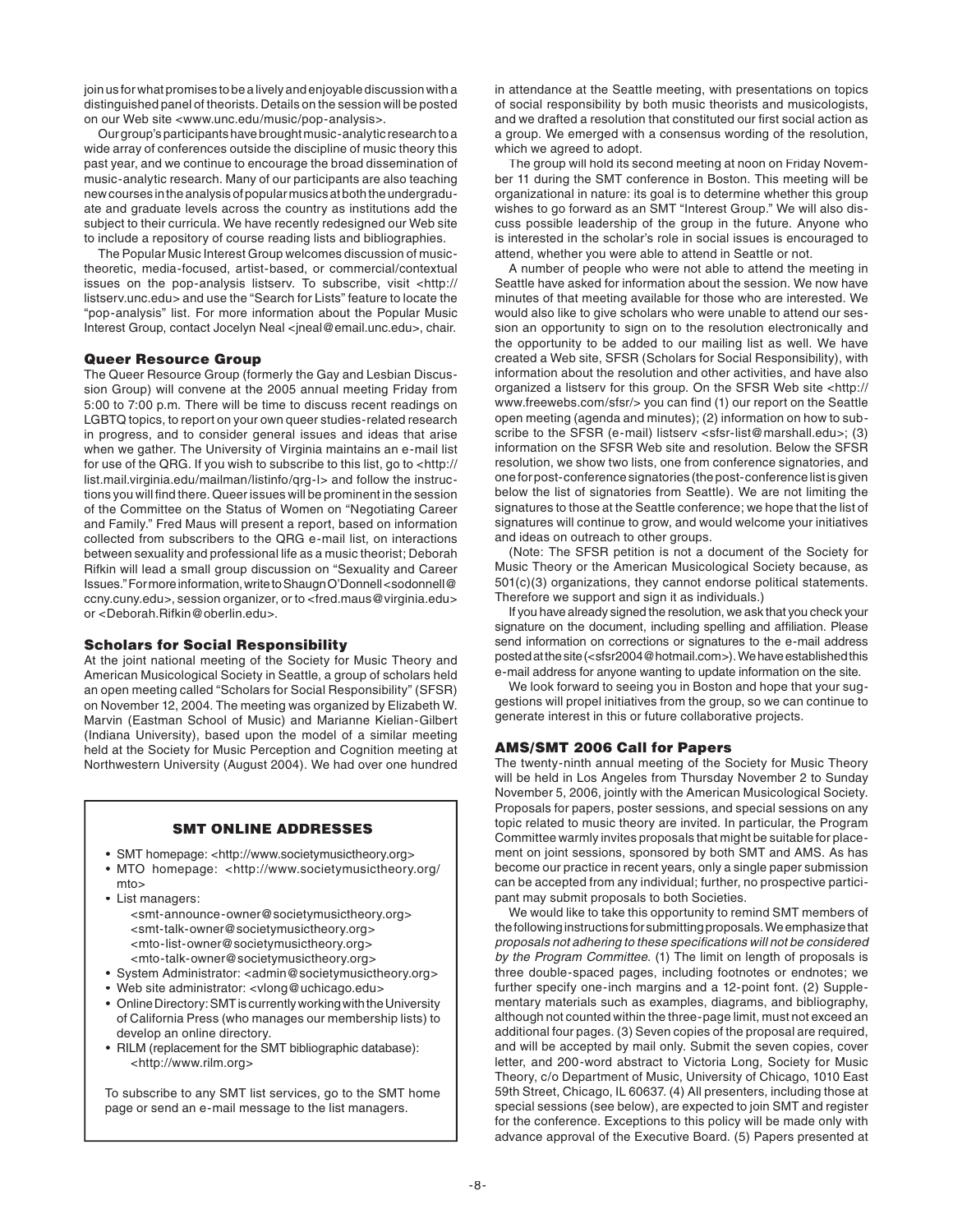other national or international conferences will not be considered. (6) The Program Committee requires those proposing special sessions to submit all information anonymously, with all individual proposals within the special session conforming to guidelines for regular paper proposals; also required is a cover letter explaining the rationale for submission as a special session. This requirement has been instituted to permit the Program Committee greater flexibility in planning the program, leaving open the possibility that not all the proposals for papers on a special session will be accepted. However, proposals for special sessions of unusual format may be exempted from certain of these guidelines. To discuss the possibility of such exemption, those wishing to propose special sessions are invited to contact the Program Committee chair (see below) no later than two weeks before the deadline for submissions.

Please note the postmark deadline: January 15, 2006.

 The complete call for papers was mailed to the membership along with the election ballot and is available online on the SMT homepage. For more specific information about proposing special sessions and/or poster sessions, refer to the complete Call or contact Henry Martin <martinh@andromeda.rutgers.edu>.

# NEWS ITEMS

#### Awards, Grants, and Fellowships Received

William Caplin of McGill University has received a \$65,000 research grant from the Social Sciences and Humanities Research Council of Canada for the project "The Origins of Classical Phrase Structure." Most of these funds will be used to support graduate students. Those wishing to pursue graduate studies in this area of research (i.e., form in music of the baroque, galant, and early classical styles) are encouraged to consider McGill for their masters or doctoral program.

 Michael Cherlin (University of Minnesota) has received a National Endowment for the Humanities summer stipend to support the writing of his book Schoenberg's Musical Imagination, to be published by Cambridge University Press.

 Philip Rupprecht (Associate Professor of Music, Brooklyn College and the Graduate Center, City University of New York) has been awarded a William J. Bouwsma Fellowship at the National Humanities Center, Research Triangle Park, North Carolina, for 2005–06. He is completing a book, Avant-Garde Nation: British Musical Modernism Since 1960, to be published by Cambridge University Press.

## The Mannes Institute

The Mannes Institute for Advanced Studies in Music Theory conducts a series of workshops in New York City each summer on a different subject led by faculty members drawn from the scholarly community. The Institute is dedicated to collaborative learning at the highest level of inquiry. It has achieved international acclaim over the past five years as one of the most important credentials in our field.

 This year's Institute on the topic of Rhythm and Temporality convened from June 25-28, 2005. Forty-five outstanding theorists and musicologists from around the world gathered for comprehensive sessions under the guidance of a distinguished faculty of peers. Six participatory workshops of fifteen scholars each met intensively for nine hours with prior preparation, with three additional plenary sessions, to discuss and debate "The Foundations of African Music" with Kofi Agawu of Princeton University, "Rhythm as Process" with Christopher Hasty of Harvard University, "Rhythm and Meter in Stravinsky and His Contemporaries" with Pieter van den Toorn of the University of California, "From Rhythmics and Metrics to Rhythm and Meter" with David Cohen of Columbia University, "Metrical Dissonance and Hypermetric Structure in the German Lied" with Harald Krebs of the University of Victoria, and "Rhythm and Cognition" with Justin London of Carleton College. The special guest was composer Steve Reich, and the event was celebrated with a collegial banquet and reception.

Next year's Institute on the topic of Chromaticism will convene in

#### Election Reminder

This year a new vice president and two new members of the Executive Board will be elected by the SMT membership. The ballots, together with the 2006 call for papers, will be mailed to current SMT members in August. To simplify the process of counting ballots, members are encouraged to vote online following the instructions on the ballot. If you vote online, do not submit a paper ballot as well. Election results will be announced at the business meeting.

## Future SMT Meetings

|      | 2005 November 10-13 | Boston, MA (solo meeting)      |
|------|---------------------|--------------------------------|
| 2006 | November 2–5        | Los Angeles, CA (joint meeting |
|      |                     | with AMS)                      |
| 2007 | November 15-18      | Baltimore, MD (solo meeting)   |

late June 2006, led by a faculty of Patrick McCreless of Yale University, Daniel Harrison of Yale University, Richard Kramer of the City University of New York, Deborah Stein of the New England Conservatory, Charles Smith of SUNY–Buffalo, and David Kopp of Boston University, with special guest Gregory Proctor. The 2007 Institute on the topic of Schoenberg and His Legacy will be led by Andrew Mead of the University of Michigan, Severine Neff of the University of North Carolina, and other experts in that field, with Allen Forte as special quest.

 Complete information regarding the Institute and its mission is available on the Institute's Web site at <www.mannes.edu/mi>. Program details for the 2006 Institute on Chromaticism will be posted on the Web site this fall and announced at the national SMT meeting in Boston. Online applications will be accepted from January 1 to March 1, 2006. All inquiries should be directed to Wayne Alpern, Director, The Mannes Institute for Advanced Studies in Music Theory, <mannes institute@aol.com>, (212) 877-8350.

# CALLS FOR ARTICLES AND PAPERS

# New Journal on Empirical Musicology

Empirical Musicology Review is a new electronic journal founded in cooperation with the Knowledge Bank Project. The journal's aim is to provide an international forum to facilitate communication and debate among scholars engaged in systematic observation-based music scholarship. Publication will begin in January 2006. EMR welcomes submissions, including original research articles, commentaries, book reviews, interviews, letters, and data sets. Suitable topics include music history, performance, listening, theory, education, and composition—with an emphasis on systematic methods, such as hypothesis-testing, modeling, and controlled observation. Submissions pertaining to social, political, cultural, and economic phenomena are welcome. Theoretical and speculative articles are welcome provided they contribute to the forming of empirically testable hypotheses, models or theories, or they provide critiques of methodology. The permanent Web home for Empirical Musicology Review will be <http://emusicology.org>. Further information can be found at the EMR temporary Web site <http://csml.som.ohio-state .edu/EmpiricalMusicology/v0n1/index.html>.

#### New Journal of the Schubert Society of the USA

The Schubert Society of the USA has announced the launching of its journal, Arpeggione: "The aim of Arpeggione is to broaden the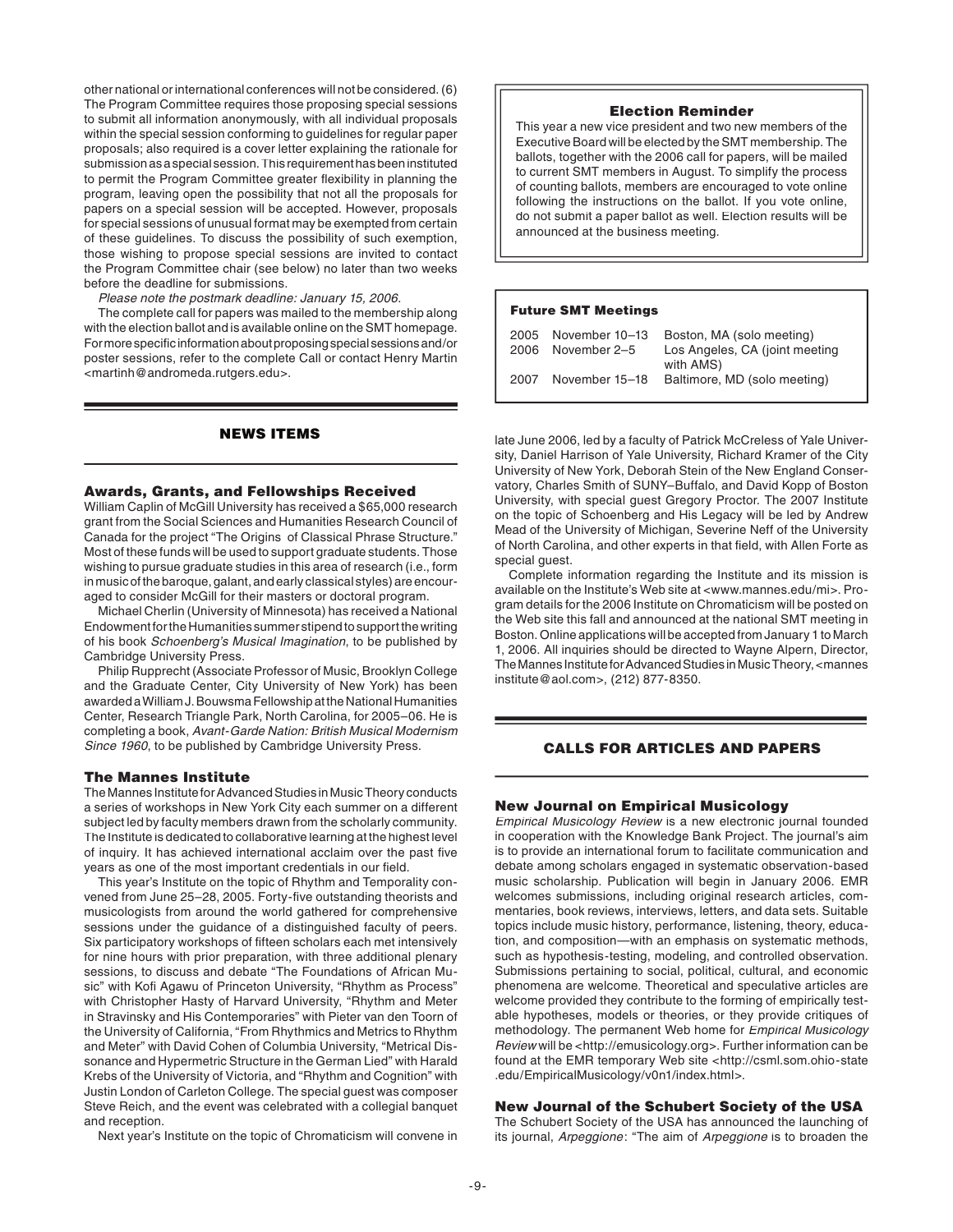vistas of Schubert research and to promote greater multidisciplinary approaches to the study of the life and work of Franz Schubert. Such study will include all aspects of Schubert scholarship and performance from the fields of general history, music history, musicology, music theory, performance studies and history, reception history, and the arts and humanities. While the focus is on scholarship, we wish to make Arpeggione accessible to the non-specialist contributor and reader. All contributions to these pages will adhere to the best scholarly and literary standards and practices." The complete text of the announcement with contact information for submission of articles is online at <www.schubertsocietyusa.org>.

## Lyrica Society Scholarly Papers Competition

(Paper submission deadline: September 1, 2005)

 The Lyrica Society for Word-Music Relations is pleased to announce its first biennial Scholarly Papers Competition, 2006, for outstanding scholarly papers on a theme related to any interrelationship between words and music. Two prizes, each in the amount of \$500, will be awarded. The winning papers will be published in the society's journal, Ars Lyrica, and winners will be invited to read a twenty-minute version of the paper as part of Lyrica's scholarly papers session at one of the following 2006 conventions: National Association of Teachers of Singing (July); American Musicological Society (October); Modern Language Association (December). Papers are limited to 7,500 words and must be submitted by September 1, 2005. For eligibility and competition guidelines, write to Prof. George D. Gopen, Chair, Lyrica Society Scholarly Papers Competition, Duke University Department of English, Box 90015, Durham, NC 27708- 0015; <ggopen@duke.edu>.

# The Creative and Scientific Legacies of Iannis Xenakis

## (Proposal deadline: September 15, 2005)

 The aim of this international symposium, to be held June 8–10, 2006, in Guelph, Waterloo, and Toronto, Ontario, is to gather researchers and artists/composers who consider their work to form part of the legacy, either creative or scientific, of Iannis Xenakis. Organized by musicians James Harley (University of Guelph) and Gage Averill (University of Toronto), scientist Michael Duschenes (Perimeter Institute for Theoretical Physics), and mathematician Thomas Salisbury (Fields Institute for Research in Mathematical Sciences), in consultation with an international committee of scientists, the symposium will bring together researchers from fields of music with those in science and mathematics. It is being held in conjunction with soundaXis (June 1–12, 2006), a festival where, among much else, a number of compositions by Xenakis will be performed at various venues in and around Toronto by the leading new music ensembles of the region (see <www.soundaXis.ca> for details). For further information on submitting proposals, write to James Harley <jharley@ouguelph>.

#### Fourth International Schenker Symposium

(Proposal deadline: October 1, 2005)

 The Mannes College of Music, Joel Lester, Dean, announces the Fourth International Schenker Symposium, to be held Friday through Sunday, March 17–19, 2006. We hope that this symposium, like those held in 1985, 1992, and 1999, will demonstrate the breadth of scholarly and artistic work stimulated by Heinrich Schenker. Anyone interested in presenting a paper is cordially invited to submit a proposal by October 1, 2005. Please submit seven copies of the proposal (2–4 pages of text, plus examples if relevant) to David Loeb, Co-Chair, Techniques of Music Department, Mannes College of Music, 150 West 85th Street, New York, NY 10024; (212) 580-0210, ext. 4846; <eloebquilt@aol.com>; or a single copy to the above address and a PDF file to Christopher Park <schenker2006@newschool.edu>.

# Music and Consciousness

## (Proposal deadline: October 14, 2005)

 This event is being sponsored by the Society for Music Analysis and the European Society for the Cognitive Sciences of Music (ESCOM) and will be hosted by the University of Sheffield from February 24–26, 2006. It is being jointly organized by the University

of Sheffield Department of Music (conference director, Eric Clarke) and the University of Newcastle upon Tyne's International Centre for Music Studies (conference director, David Clarke).

 The last ten years or so have seen the emergence of consciousness studies as a multidisciplinary field of inquiry, partly driven by rapid developments in the neurosciences, but also stimulated by renewed interest within philosophy and the arts and humanities more generally. There is a long history of thought about the relationship between music and consciousness, and this conference is intended as a forum to bring together the diverse fields within which that thinking has gone on. The conference will consist entirely of plenary sessions so as to enable the most inclusive and wide-ranging participation, and signifi cant amounts of time will be allocated for discussion. Proposals are invited for papers addressing any aspects of music and consciousness, music and subjectivity, music and altered states, music and subjective experience, and the historical and cultural mediations of thinking about music and consciousness. Abstracts of around 200 words for papers of thirty minutes' duration should be sent by e-mail to <e.f.Clarke@shef.ac.uk> or <d.i.Clarke@newcastle.ac.uk> by October 14, 2005. Speakers will be notified by November 11, 2005.

# UPCOMING CONFERENCES

Editor's note: The American Musicological Society's calendar <http:// www.calsnet.net/musicology> and the "Musicology-all Superlist" <http://www.jiscmail.ac.uk/lists/musicology-all.html> provide links to calls for papers and conference announcements not listed here. SMT members are encouraged to use these valuable resources as well as the SMT's own calendar, which is accessible through the "Resources" link to the SMT home page.

# Fourth Biennial International Conference on Twentieth-Century Music

(August 25–28, 2005)

 The Fourth Biennial International Conference on Twentieth-Century Music will be held at the University of Sussex (Brighton, UK) from August 25–28, 2005. Keynote lectures will be held by Gianmario Borio (Università degli Studi di Pavia, Cremona: "Avant-garde as a Plural Concept: Music around 1968") and David Toop (London: "Why Connections Are More Important Than Dogma: Arguing for Open Listening rather than Closed Narratives"). The conference concert by the New Music Players will feature compositions by Iannis Xenakis, Gérard Grisey, Tristan Murail, and James Wood. The conference has been made possible by generous support from the British Academy, twentieth-century music, Music and Letters Trust, and the Music Analysis development fund. Full details of the conference may be found at <www.sma.ac.uk/events>. For more information please contact the conference organizer Björn Heile at <c20conference@sussex.ac.uk>.

#### Annual Meetings of Related Musical Societies

The **American Musicological Society** will hold its annual meeting October 27–30, 2005, at the Omni Shoreham Hotel in Washington, DC. A preliminary program along with information on travel and registration appear on the AMS Web site <http://www.sas.upenn.edu/ music/ams>.

The **College Music Society** holds its national conference November 3–6, 2005, in Quebec City. For further information on the conference, visit <www.music.org> and follow the link to "2005 National Conference."

 This year's meeting of the **Society for Ethnomusicology**, to be held November 16–20 in Atlanta, will celebrate the Society's fiftieth anniversary, reflecting on its history and anticipating its future. The annual Charles Seeger lecture will be delivered by Tony Seeger. The conference Web site <http://www.indiana.edu/~semhome/2005> will include the conference program and information for those planning to attend.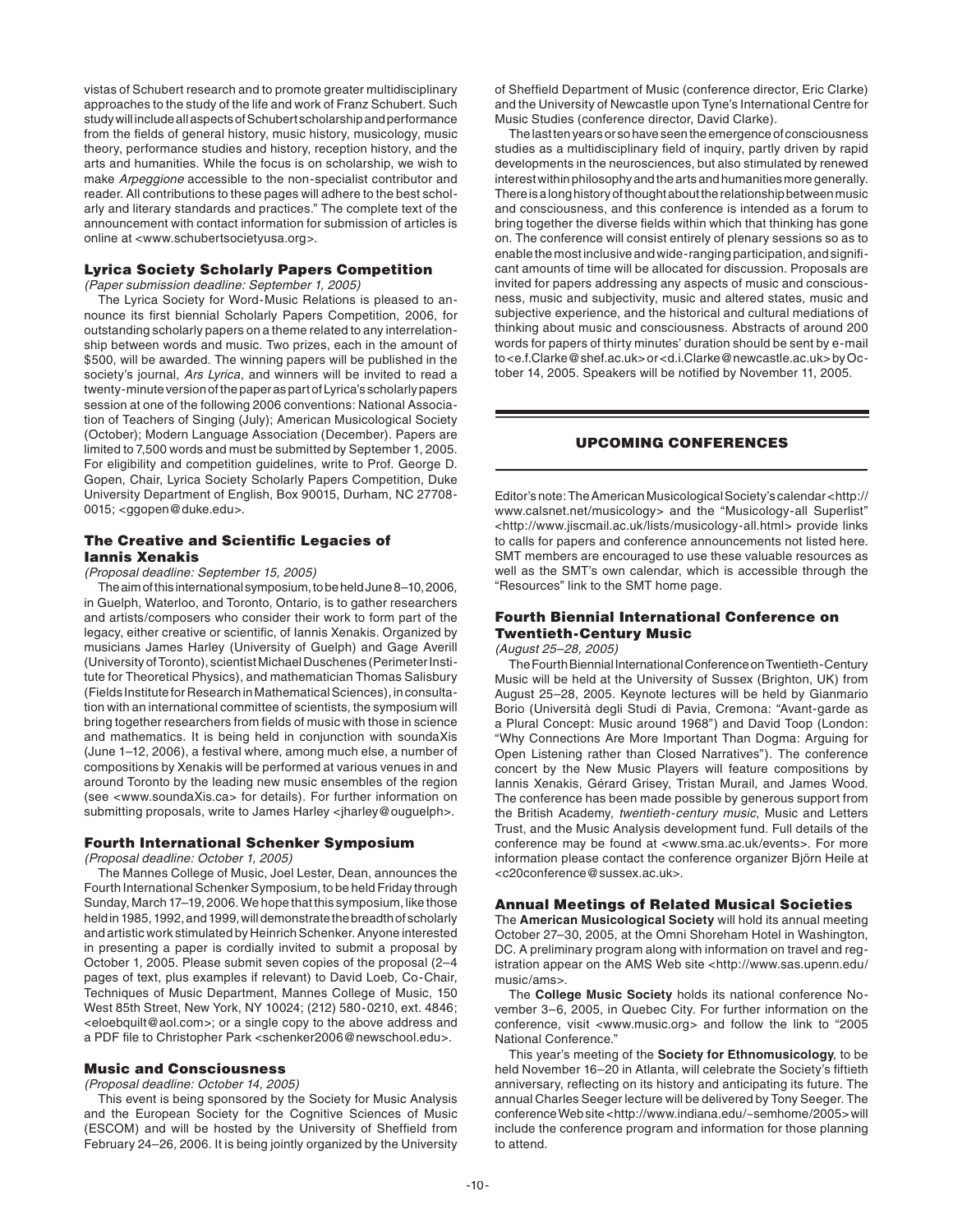The **Society for American Music** will hold its thirty-second annual conference in Chicago, jointly with the **Center for Black Music Research**, from March 15–19, 2006. For further information visit <www.american-music.org>.

# NEWS FROM REGIONAL THEORY SOCIETIES

## Music Theory Society of the Mid-Atlantic

The Music Theory Society of the Mid-Atlantic held its third annual meeting April 1–2 at Wilkes University in Wilkes-Barre, Pennsylvania, hosted by Ellen Flint. The Program Committee, chaired by Carl Wiens, organized sessions on Stravinsky and Webern; Debussy, Ravel, and Messiaen; form and gesture in music after 1945; and "Tweaking the Music Theory Core: Challenges Facing Music Theory Instruction." Michael Baker, doctoral student at Indiana University–Bloomington, received the Dorothy Payne Award for the best student paper, "Transformation vs. Prolongation in Brahms's In der Fremde," which examined how a synthesis of the two analytical approaches can reveal a significant compositional idea in the Brahms song. Friday evening was marked by a cocktail reception, a banquet, and a performance by the Kandinsky Trio. Election results were announced at the business meeting: Eric McKee (Pennsylvania State University), vice president; James Hiatt (James Madison University), treasurer; Dora Hanninen and Kevin Holm-Hudson, members-at-large; Heather Feldman, student representative.

 Our next meeting will be held March 17–18, 2006, at Westminster Choir College, hosted by Joel Phillips <phillips@rider.edu>. Proposals are due on or before November 1, 2005, to Ellen Flint, MTSMA 2006 Program Chair, Department of Visual and Performing Arts, Wilkes University, Wilkes-Barre, PA 18766; <flint@wilkes.edu>. Papers on all aspects of music theory from all regions of the United States and those on music theory pedagogy are particularly welcome. For the program and abstracts from the 2005 meeting and the call for papers for 2006, visit our Web site <www.mtsma.shorturl.com>. Persons interested in joining the society (there are no dues) are invited to contact Joel Phillips, secretary, to be placed on the mailing list to receive information.

#### Music Theory Society of New York State

The Music Theory Society of New York State (MTSNYS) held its thirty-third annual meeting April 9–10 at Baruch College in midtown New York City, a couple of blocks from the Flatiron Building. The conference featured a number of sessions devoted to the legacy of the late John Clough, including a panel discussion providing an overview of his theories and several individual analytic and theoretic papers involving concepts developed by Clough. Other highlights of the conference included sessions devoted to Brahms, Wolf, Scriabin, and post-1950 music. The Program Committee for the conference was chaired by Steven Laitz, and the local arrangements chairs were Philip Lambert and Ève Poudrier.

 At the meeting, Maureen Carr concluded her two years' service as board member and was succeeded by Lynne Rogers. Norman Carey has been reelected as a board member and Poundie Burstein reelected as president.

 The 2006 meeting will be held April 9–10 at Skidmore College; the local arrangements chair is Ben Givan. Proposals should be postmarked by October 1, 2005, and sent to Chandler Carter, MTSNYS 2006 Program Chair, Room 101 Emily Lowe Hall, Music Department, Hofstra University, Hempstead, NY 11549. Papers on the theory and analysis of jazz and the theory and analysis of Baroque music are especially welcome. For submission details, see <http:// www.ithaca.edu/music/mtsnys/2006\_call.html>.

 MTSNYS members include not only those who live in the New York State area, but those who have formerly lived, worked, or trained in the area, as well as other interested parties. Membership comes with a subscription to the journal Theory and Practice. Thanks to efforts by our treasurer Jeannie Guerrero and webmaster Mary Arlin,

people can now register and pay dues for MTSNYS online through PayPal at <http://www.ithaca.edu/music/mtsnys/joining.html>. For inquiries about membership status, please contact our secretary Shaugn O'Donnell at <sodonnell@ccny.cuny.edu> or at Music Department S72, The City College of New York, 138th Street & Convent Ave., New York, NY 10031. The MTSNYS Web site is <http:// www.ithaca.edu/music/mtsnys/index.html>.

# Music Theory Midwest

Idyllic surroundings and perfect weather set the tone for Music Theory Midwest's sixteenth annual meeting, held May 21–22, 2005, at the beautiful campus of the Oberlin Conservatory of Music in Oberlin, Ohio, with over seventy in attendance. Local arrangements co-chairs Deborah Rifkin and Diane Urista (both of Oberlin) adroitly set the stage for a stimulating series of papers arranged by the Program Committee chaired by Neil Minturn (University of Missouri–Columbia). Session topics included rhythm and meter; form, tonal process, and interpretation; perception of musical pulse; pedagogy; neo-Riemannian theory; musical narrative; transformational theory; "Modernism, Post-Modernism and New Modes of Perception"; compositional strategies; and musical states of consciousness. Our keynote speaker Lewis Rowell (Indiana University) recounted with fine humor "The Curious Problem of Triple Meter," tackling the hybrid nature of the meter along with its variety of accent patterns, playing examples ranging from raga to sarabande. The Arthur J. Komar Student Paper Award was presented by Komar Award Committee chair Robert Gjerdingen (Northwestern University) to Stuart Thomas Deaver (University of Kansas) for his paper "Musical Equivalency of Alphabetical Order in Torke's Telephone Book." Another highlight of the conference was the informal and information-packed Aural Skills Roundtable, which saw thirty-six music theorists swaying in concentric circles, clapping in three while singing in five.

 The 2006 meeting is tentatively scheduled for May 12–13 in Muncie, Indiana, hosted by Ball State University. The call for papers will be available at the November SMT meeting in Boston.

 Many thanks go to this year's Nominating Committee chaired by Gene Biringer (Lawrence University). Congratulations go to newly elected officers Claire Boge (Miami University), who succeeds Joseph Kraus as president, and Ron Rodman (Carleton College), elected to a second term as treasurer. Shersten Johnston (University of St. Thomas) continues for another year as secretary. We thank our continuing area representatives Julian ("Jay") Hook and Neil Minturn, continuing student representative Joseph Hupchick, outgoing area representatives Brian Campbell and Deborah Rifkin, outgoing student representative Karen Bottge, and welcome newly elected area representatives Karl Braunschweig and Gretchen Foley and student representative Melissa Hoag. David Loberg Code (Western Michigan University) continues to maintain the MTMW Web site.

MTMW draws its officers and executive board from the Great Lakes and Great Plains states, including Michigan, Ohio, Kentucky, Wisconsin, Indiana, Illinois, Minnesota, Iowa, North Dakota, South Dakota, Kansas, Nebraska, Missouri, Tennessee, Oklahoma, and Arkansas. Members are welcome from all geographic areas. Annual dues are \$15 for regular membership, \$20 for joint membership, and \$10 for student or emeritus, and may be sent to Ronald Rodman, MTMW Treasurer, Music Department, Carleton College, 1 North College Street, Northfield, MN 55057; <rrodman@carleton.edu>. Donations to the Arthur J. Komar Student Award are always welcome. More information on Music Theory Midwest can be found at our Web site <http://www.wmich.edu/~mus-theo/mtmw>.

#### Music Theory Southeast

Music Theory Southeast held is fourteenth annual meeting March 4–5 at the School of Music of the University of Miami in Coral Gables, Florida. The Program Committee, chaired by Adam Ricci (University of North Carolina–Greensboro), scheduled sessions on continuity, Schenkerian approaches, rhythm and timbre, speculative theory, and interdisciplinary approaches to analysis. A special evening session on Stravinsky sketch studies included scholars who had all spent time in Basel, Switzerland, studying Stravinsky's sketches. Joseph Straus (The Graduate Center, CUNY) served as a respondent in the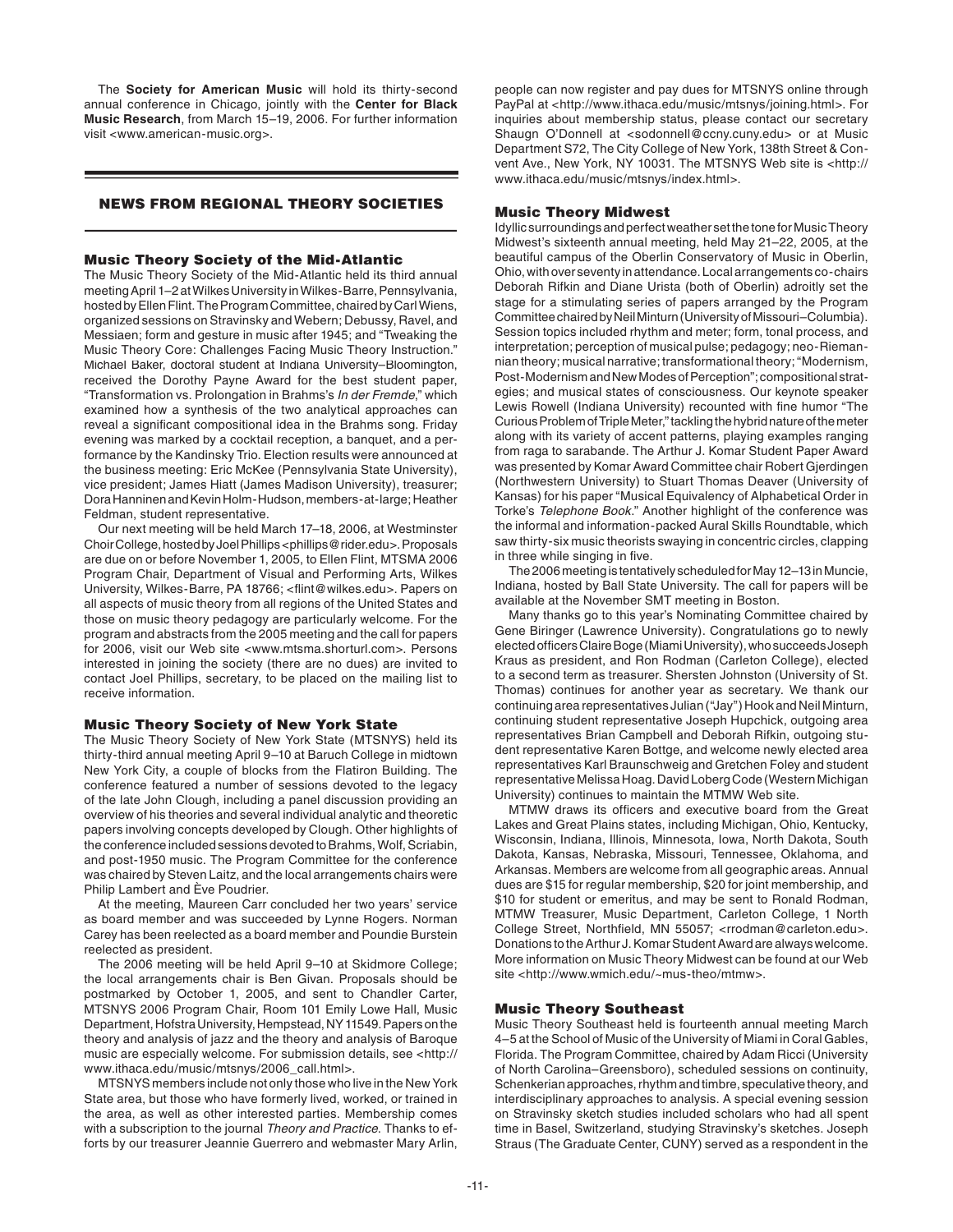special session and gave a keynote address, "Atonal Pitch Space." The address described and explored a parsimonious voice-leading space for set classes, a space within which it is possible to interpret any harmonic motion as either near or far and as leading toward increasing tension or increasing relaxation. The prize for the best student paper went to Melissa Hoag, doctoral student at Indiana University–Bloomington, for "Narrative Codes and Voice-Leading Strategies: Brahms's Intermezzo in E Major, Op. 116, No. 6," which explored hearings of the Brahms work through narrative codes of Roland Barthes and through Schenkerian analysis. A special dinner for all in attendance was held at the Dan Marino Steak House (unfortunately, Dan could not make it). The results of our elections included the appointment of Gabe Fankhauser (Appalachian State University) as member at large and Yayoi Uno Everett (Emory University) as secretary. Mark Parker (Bob Jones University) was thanked for his four years of excellent service as secretary.

 The next meeting of MTSE will be held at the University of North Carolina–Chapel Hill on March 3–4, 2006, with Jocelyn Neal <jneal@email.unc.edu> as local arrangements chair. William Rothstein (The Graduate Center, CUNY) will give the keynote address. Proposals are due December 1, 2005, and may be sent by mail to Boyd Pomeroy, Chair, MTSE Program Committee, School of Music, Georgia State University, PO Box 4097, Atlanta, GA 30302-4097, or via e-mail to <musdbp@langate.gsu.edu>. For the program and abstracts of the 2005 meeting and the call for papers for 2006, visit our Web site at <music.uncg.edu/mtse>.

## New England Conference of Music Theorists

The twentieth annual meeting of the New England Conference of Music Theorists took place on April 1–2, 2005, at the flagship campus of the University of Massachusetts at Amherst. To commemorate this milestone, founding president James Baker (Brown University) offered as his keynote address a retrospective view of twenty years of NECMT. Outgoing president Richard Bass (University of Connecticut) also provided a summary list of all of the scholars who have presented at NECMT over the years. This year's conference program included sessions on twentieth-century composers, relational models, tonal forms, and history of theory. The Program Committee consisted of David Kopp (Boston University), chair, Stefan Kostka (University of Texas), and Akane Mori (The Hartt School). President Bass also noted with appreciation the contributions of local arrangements chair Gary Karpinski (University of Massachusetts–Amherst), and outgoing treasurer Paula Telesco (University of Lowell). Newly elected members of the Executive Board are David Kopp, president, and Edward Gollin (Williams College), treasurer.

The twenty-first annual meeting, to be hosted by the Hartt School, will take place on April 21–22, 2006, at the University of Hartford's Wilde Auditorium. The call for papers will be available soon on the NECMT Web site; deadline for submissions is November 1, 2005. Participation is welcomed from scholars everywhere. NECMT is currently in the process of updating its site and moving to a new server. Once this is complete, please visit us at our new Web address <www.necmt.org>. The site will also provide access to membership applications, past conference programs, the summary of presenters, and more. For further information on the upcoming meeting, membership, or any other NECMT activities, please contact David Kopp at <dako@bu.edu> or Margaret Thomas (Connecticut College), secretary, at <metho@conncoll.edu>.

# South Central Society for Music Theory

The twenty-second annual meeting of the South Central Society for Music Theory (SCSMT) was held on February 25–26 at Loyola University in New Orleans. The twenty-seven attending members enjoyed warm weather, delicious cuisine, and a stimulating conference atmosphere at the beautiful Loyola campus, located on New Orleans' famous St. Charles Avenue. Sessions included papers on form and tonality, early music theory, Schenkerian approaches, twentiethcentury topics, as well as two papers in a Special Topics session. Michael Baker, doctoral candidate at Indiana University–Bloomington, received the student award for his paper, "Formal Repeats, Tonal Expectation and 'Tonal Pun' in Bach's Suites for Unaccompanied Cello,"

which explored different perceptions of music as heard initially and on its restatement in a repeated section. The business meeting was held Saturday over lunch at a local cafe on Maple Street. James MacKay of Loyola University, the Society's outgoing president, coordinated the local arrangements and headed the Program Committee.

Officers for 2005-06 are Patrick Tuck (Southeastern Louisiana University), president; Scott Baker (University of Southern Mississippi), vice president; Erica Angert (Louisiana State University), secretary; and Rob Keller (Louisiana State University), treasurer. Stephen Peles (University of Alabama) continues as our webmaster, Jeff Perry (Louisiana State University) as listserv administrator.

 The 2006 meeting will be held at the University of Southern Mississippi in Hattiesburg, with Scott Baker <scott.baker@usm.edu> as local arrangements chair. Proposals will be due January 6, 2006. Please visit <http://www.music.ua.edu/scsmt> for updates on conference plans and for complete information about submitting proposals.

 SCSMT serves the states of Alabama, Kentucky, Louisiana, Mississippi, Missouri, and Tennessee; membership is open to all people interested in the discipline, regardless of locality. Annual dues, which include conference registration, are \$15 (\$10 for students). Music theorists in the south central US and adjacent regions are also invited to join our discussion forum and mailing list. SCSMT-L is an informal sounding board for music theory teachers and scholars in the region, a vehicle for conveying information about annual meetings, and a resource that permits list members to participate in program planning. All those interested in music theory pedagogy or research are welcome to join. To subscribe to SCSMT-L, send an e-mail message to <listserv@listserv.lsu.edu> with the line "subscribe scsmt-l" followed by your first and last names in the body of the text. Make sure that the account from which you send the e-mail is the account where you wish to receive SCSMT-L messages. Within a few days you will receive information about how to use the list.

#### Texas Society for Music Theory

The Texas Society for Music Theory held its twenty-seventh annual meeting February 25–26 at the University of Texas at Arlington, located in the heart of the Dallas-Fort Worth metropolitan area. Graham Hunt coordinated local arrangements. The keynote address was given by Patrick McCreless of Yale University, whose talk, "The Accompanied Cadenza in Shostakovich's Twelfth String Quartet," provided fascinating insight into the work's rhetorical structure as a whole and its musical and extramusical influences. Twelve other papers were presented in a variety of sessions on the sonata and variation principles; issues in college music theory; chord distances and voice-leading; Schenkerian and neo-Riemannian perspectives; rhythm, text, and borrowing in twentieth-century music; and twelvetone analysis. The Herbert Colvin Award for the best student presentation was won by Rachel Mitchell (University of Texas–Austin) for her paper "Thoughts on Modern Music: Serialism in Roberto Gerhard's First String Quartet," which used the Gerhard quartet to explore the composer's idiosyncratic use of serialism and his views on the state of musical composition at the dawn of the modern era. The complete conference program may be viewed on the TSMT Web site. The program selection panel included Thomas Couvillon (Sam Houston State University), Frank Heidlberger (University of North Texas), Ann Stutes (Wayland Baptist University), and Marianne Wheeldon (University of Texas–Austin).

 The 2006 meeting is tentatively scheduled for February 24–25, location to be determined. The deadline for submission of proposals is December 1, 2005. The call for papers will be transmitted via the usual media in the fall. All of the above information is subject to confirmation at the TSMT Executive Board meeting in September.

Current TSMT officers are Timothy McKinney (Baylor University), president; Edward Pearsall (University of Texas–Austin), presidentelect; Philip Baczewski (University of North Texas), secretary; Jana Millar (Baylor University), treasurer. These officers, along with Andrew Anderson (Collin County Community College), Graham Hunt (University of Texas–Arlington), Doug Rust (Centenary College), and Matthew Santa (Texas Tech University), comprise the Executive Board.

 For additional information about TSMT, contact Timothy McKinney: School of Music, Baylor University, One Bear Place #97408, Waco,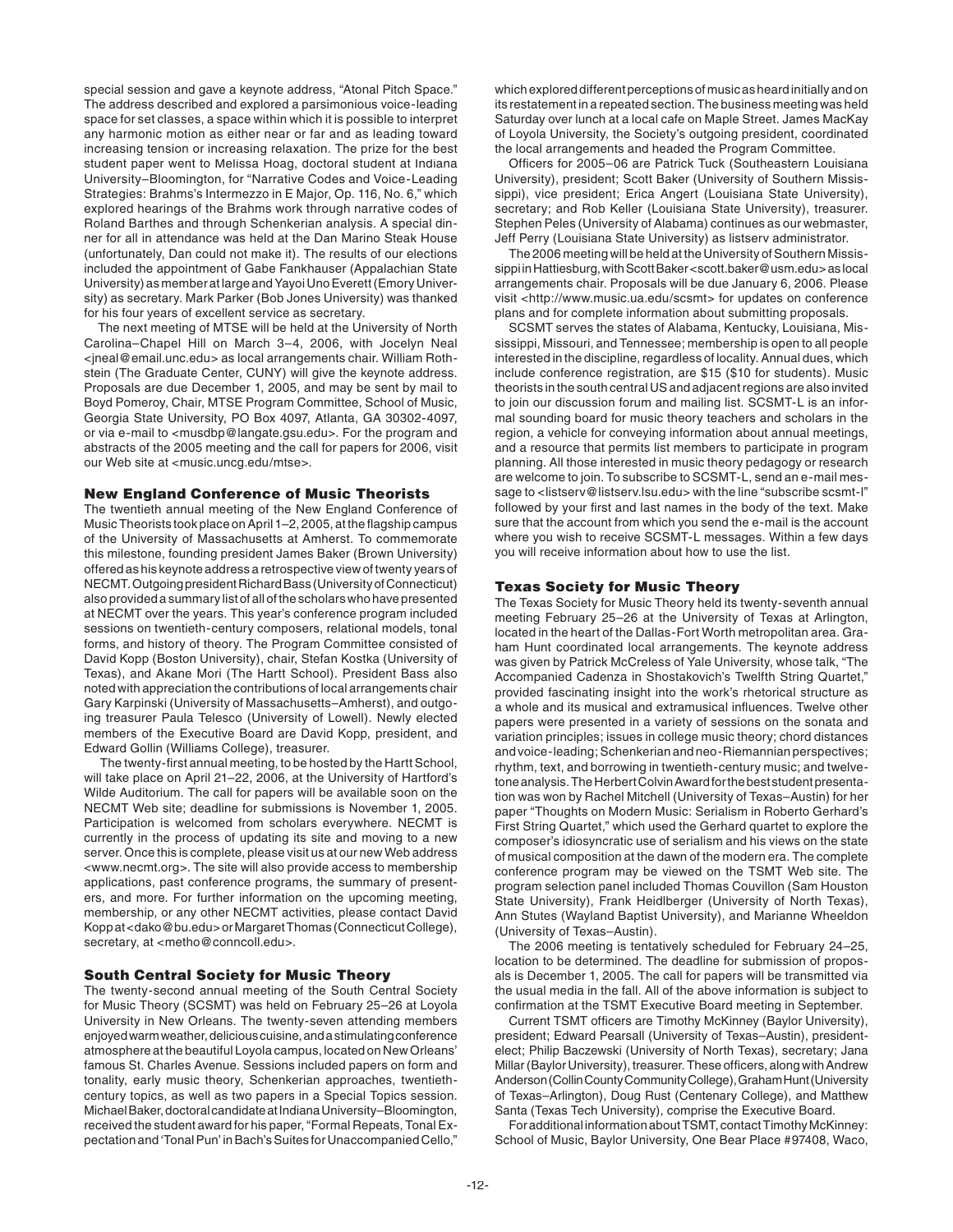TX 76798-7408; (254) 710-1417; <Timothy\_McKinney@Baylor.edu>. The TSMT Web site, maintained by Philip Baczewski, is located at <http://tsmt.unt.edu>.

# West Coast Conference of Music Theory and Analysis

The West Coast Conference held its 2005 meeting March 18–20 at the Lone Mountain Conference Center on the campus of the University of San Francisco. It was literally a "mountaintop" experience, featuring panoramic views of the city from every window of the meeting rooms. We met jointly with the Rocky Mountain Society for Music Theory and the Central Pacific Chapter of the College Music Society, who were our hosts. Heartfelt thanks are due to Florian Conzetti of the University of San Francisco, who took care of local arrangements. The Program Committee, consisting of John Cuciurean, Steve Larson, Keith Waters, and Jack Boss (ex officio), designed a varied schedule that included topics such as Neo-Riemannian approaches, tonal and registral space, vocal music of the Second Viennese School, nontraditional repertoire in the music theory curriculum, rhythm, jazz, and blues. We honored our first president, Pieter van den Toorn, by inviting him to give a keynote presentation on "Continuity and Discontinuity in Stravinsky." And our connection with the CMS regional society added a concert of original works by Hubert Ho and David Evan Jones to Saturday's program.

 We thank our outgoing secretary/treasurer, Leigh VanHandel, for her two years of enthusiastic service. She will be leaving us for a promotion and new position at Michigan State University. Nominations are being sought for her successor (self-nominations are welcome), and an election will be held during the business meeting in 2006.

 Tentative plans are to hold our 2006 meeting at the University of British Columbia in Vancouver from April 21–23. More information regarding the call for papers will become available through our Web site <http://wccmta.org> in the fall, and we will also distribute flyers at the SMT meeting in Boston. The West Coast Conference invites all who are interested in music theory and analysis to join us. Members need not live on the west coast, but most of our meetings are held there. Membership fees are \$10 (individual) and \$5 (student/retired), and should be sent to Jack Boss, School of Music, 1225 University of Oregon, Eugene, OR 97403-1225. If you have questions or comments regarding the WCCMTA, please contact Jack Boss, president, at <jfboss@uoregon.edu> or (541) 346-5654.

# NEWS FROM INTERNATIONAL SOCIETIES

Editor's note: With the increasing participation of SMT members in the activities of non–North American music theory societies, as well as the growing number of SMT members living abroad, the Society's reach has become increasingly international. In response to this trend, the Newsletter will now feature news from sibling societies outside the United States and Canada. For this inaugural set of reports, two of those societies—in Italy and in The Netherlands and Flanders—offer some organizational history as well. We hope that news from international societies will become a regular feature of this Newsletter.

# Dutch-Flemish Society for Music Theory

In The Netherlands and Flanders (the Dutch-speaking part of Belgium) debates among music theorists currently revolve around a new system of qualifications for the training programs at conservatories. The enforcement of this system is part of the harmonization of the European systems of higher education agreed to in the Bologna Treaty of 1999. The need to align conservatory training with general criteria for professional competence has induced a large-scale reconsideration of existing conservatory curricula. This includes the teaching of music theory. Teaching concepts, old and new, are being reconsidered, not only in view of their relevance for performance

practice, but also in view of their capacity to foster an attitude of collaboration, societal involvement, and informed reflection.

 The demarcation line between universities and professional schools—so characteristic of higher education in continental Europe—has been blurred, not only because these institutions now submit to the same system of two cycles (Bachelor's and Master's, 'BaMa' for short), but also because the professional schools are now required to develop their own lines of research. And this research is bound to have an impact on the teaching programs at these schools. The effects of this policy are particularly felt in Flemish conservatories, where the focus of music theory instruction has traditionally been on the development of practical skills, such as part writing, keyboard improvisation, and sight singing. Now, as a result of the new "academic" orientation, curricula in Flemish conservatories have been shifting toward music analysis, a discipline that was already strongly represented in the curricula of their Dutch counterparts. The linkage of education and research itself, however, is new for the conservatory communities in both countries.

 In the past two years, the Dutch-Flemish Society for Music Theory has sought to involve and represent its members in these educational debates. It has organized two symposia on "Music Theory in the BaMa Structure" (January 2003 and November 2004), and it put new trends in music theory teaching on the agenda of its seventh annual conference in Tilburg, The Netherlands (February 2005). Meanwhile, it has continued to provide forums for the presentation of research in the field of music theory and analysis. It also actively encourages such research. For example, every two years it organizes a competition for articles on music-theoretical issues by authors under the age of forty. The Society awards a prize for the best article, which is financed from a bequest by the Dutch music theorist Martin Lürsen (1893–1952) and from royalties on his publications. This year, the Mart. J. Lürsen Prize was awarded to the young Belgian scholar Kristof Boucquet for his article "Klee en Schönberg: Beweging in Tijd en Ruimte" ("Klee and Schoenberg: Motion in Time and Space"). The article appeared in the most recent issue of the Dutch Journal of Music Theory, vol. 10, no. 2 (Amsterdam University Press, May 2005).

 One of the reasons for the Dutch-Flemish Society for Music Theory to stimulate research is that music theory teaching—the core activity of most of its members—receives an impetus from it. Therefore, the Society has greeted the above-mentioned educational reforms with interest. They can exert a positive influence on the discipline, provided that traditions of pedagogy are respected, and that the knowledge and experience of the individual music theorist are properly valued.

—Michiel Schuijer

# Gesellschaft für Musiktheorie

Members of the Gesellschaft für Musiktheorie (GMTH)—the Germanspeaking equivalent of the Society for Music Theory—and members of the SMT are currently working on a joint project of essays and summaries concerning areas of research in music theory in North America and Germany. These contributions will be published online in the forthcoming issue of the GMTH's electronic journal Zeitschrift der Gesellschaft für Musiktheorie (ZGMTH) <http://www.gmth.de/ www/zeitschrift.php>.

The fifth congress of the Gesellschaft für Musiktheorie will take place October 14–16, 2005, in Hamburg, Germany. Exploring the theme "Musiktheorie im Kontext," papers will address the mutual influence of music theory and aesthetic experience; the relationship between music and composition; music theory in cultural contexts; and semiotic, linguistic, and cognitive approaches to music theory. For further information on the conference please visit the GMTH Web site <http://www.gmth.de/start.html>.

—Sigrun Heinzelmann

#### Gruppo di Analisi e Teoria Musicale

GATM, Gruppo di Analisi e Teoria Musicale (Music Analysis and Theory Group) was founded in 1991 as an interdisciplinary group of scholars who share an interest in music theory and analysis. Four different societies—the Italian Musicological Society (SIdM), the Italian Society for Music Education (SIEM), the Italian Society for Music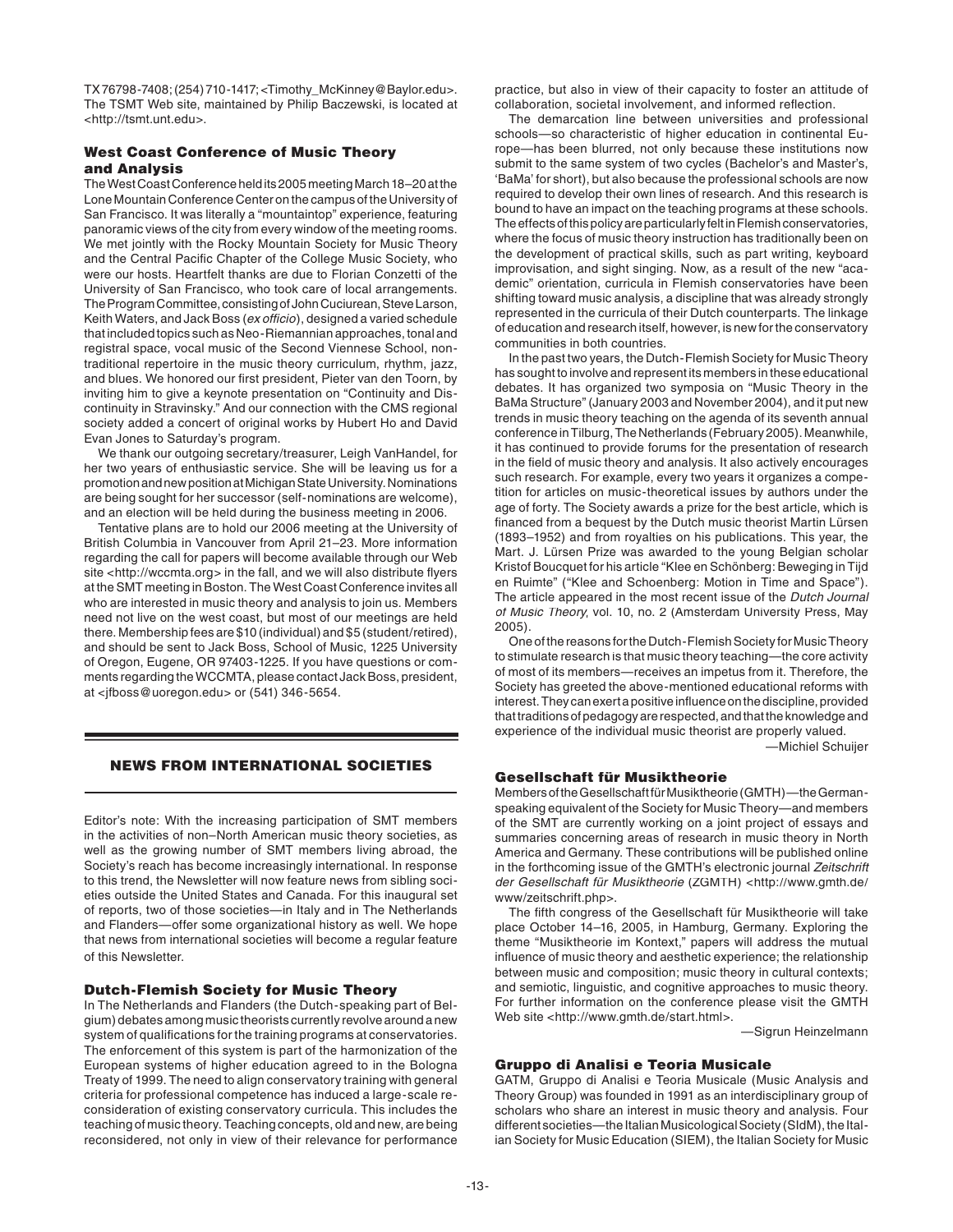Informatics (AIMI), and the Italian chapter of the International Association for the Study of Popular Music (IASPM)—agreed to support the group's activities. In 1999, the growing interest in music-theoretical disciplines in Italy allowed the GATM to become a society on its own and accept individuals as members. The society now supports a wide range of activities: journals, conferences, meetings devoted to specific fields of analysis, and a new series of handbooks. Its administrative structure consists of a president, currently Mario Baroni (Dipartimento di Musica e Spettacolo dell'Università degli Studi di Bologna, via Galliera 3, 40121 Bologna; <br/> <br/>baroni@muspe.unibo.it>); a vice president, Rossana Dalmonte; and a board, whose members are Annarita Addessi, Roberto Agostini, Franco Fabbri, Piero Gargiulo, Francesco Giomi, Carlo Jacoboni, Luca Marconi, Susanna Pasticci, Massimo Privitera, Egidio Pozzi, Guido Salvetti, Giorgio Sanguinetti, Johannella Tafuri, and Paolo Troncon.

#### **Journals**

Bollettino del GATM (1994-2001). The Bollettind started in 1992, supplementing the journal Musica/Realtà with information about the GATM's activities. The following year it became the Bollettino di informazioni bibliografiche, whose aim was to keep the Italian reader up to date with the music-theoretical literature. In 1994 the journal began semiannual publication under the title Bollettino del GATM, with one issue devoted entirely to reviews, the other to specific topics, such as set theory (2/1), an analytical forum on Beethoven's Op. 27, No. 2 (3/1), hermeneutics (4/1), and analysis in ethnomusicology (7/1). In 2002 the Bollettino became the Rivista di Analisi e Teoria Musicale (described below). The complete series of Bollettini del GATM is available; requests may be directed to Prof. Mario Baroni at the e-mail address given above.

 The Rivista di Analisi e Teoria Musicale (2002–) continues the Bollettino del GATM series, the first issue bearing the volume number 8. The publisher is Libreria Italiana Musicale (LIM) in Lucca (I-55100 Lucca, Via di Arsina 296 F - P.O. Box 198; tel. +39 0583-394464; fax +39 0583-394469; e-mail <lim@lim.it>). Each issue thus far has been devoted to a specific topic; the titles are given on the LIM Web site <http://www.lim.it>.

Analitica is the online journal of the GATM, published in Italian <http://www.muspe.unibo.it/gatm/Ita> and in English <http:// www.muspe.unibo.it/gatm/Eng/index\_en.htm>. (The latter works best with Microsoft Internet Explorer.)

#### **GATM Handbooks Series**

Also published by LIM, the Manuali d'analisi e teoria musicale (Music Theory and Analysis Handbooks) form a monograph series. The first volume, Mario Baroni's L'orecchio intelligente: Guida all'ascolto di musiche non familiari (ISBN 88-7096-393-4), was published in 2004. A second volume, Saggi di teoria e analisi schenkeriana, edited by Egidio Pozzi and Giorgio Sanguinetti, is forthcoming.

#### **Conferences**

Three conferences have been sponsored by the GATM: Primo incontro di studio di Analitica, February 4–5, 2000, at the Dipartimento di musica spettacolo, Università di Bologna; Secondo incontro di studio di Analitica, March 2001, at the Conservatorio Agostino Steffani in Castelfranco Veneto; Terzo incontro di studio di Analitica, in Acri (Cosenza), March 27–29, 2003. A fourth conference is scheduled for 2006. Proposals for papers in Italian and English will be invited, the call for papers to be issued on the Analitica Web site.

#### **GATM workshops**

These are groups of individuals that meet on a regular basis to work on specific analysis projects. There are currently five workshops: Schenkerian Analysis, Pre-Tonal Analysis, Post-Tonal Analysis, Analysis and Performance, Analysis in Ethnomusicology. All workshops meet three times a year in Bologna.

—Giorgio Sanguinetti

#### Société Française d'Analyse Musicale

The Société Française d'Analyse Musicale (SFAM) has organized a conference on Melody and Melodic Function as Objects of Analysis to be held November 19–20, 2005, at the Conservatoire Hector Berlioz in Paris. Papers will concern analysis of the melodic dimension of music

in a range of contexts, styles, and genres. Further information on the conference appears on the SFAM Web site <www.sfam.org>.

#### Society for Music Analysis

The Society for Music Analysis is Britain's leading organization dedicated to the theory and practice of musical analysis. This year's events have included a recent TAGS (Theory and Analysis for Graduate Students) Day at the University of East Anglia (April 23, 2005) and a Spring Study Day on "Accounting for Performance" at the Royal Northern College of Music (February 5, 2005). Conferences sponsored by the SMA this year include the Dublin International Conference on Music Analysis held at University College Dublin from June 23–25 and the Fourth Biennial International Conference on Twentieth-Century Music at the University of Sussex (Brighton, UK) from August 25–28. Further information on these events appears in our online Newsletter, just published in July. Also available on our Web site <www.sma.ac.uk> are details of membership and of the journal Music Analysis, with which we are closely associated.

Last year, the SMA supported the first of a series of events hosted by CHARM, the research Centre for the History and Analysis of Recorded Music funded by the Arts and Humanities Research Council, entitled "Representing Performance: Musical Recordings in Culture." Reviews of this event held at Royal Holloway, University of London, October 30, 2004, can be found online at the above address in the January 2005 SMA Newsletter.

 Announcements of forthcoming events appear elsewhere in this issue of the SMT Newsletter and on our Web site.

—Amanda Bayley

# NEWS FROM GRADUATE STUDENT ORGANIZATIONS

#### Columbia Music Scholarship Conference

The Columbia Music Scholarship Conference took place on January 28–29, 2005, in Philosophy Hall on the Columbia University campus. For program details, please consult the CMSC Web site <http:// www.columbia.edu/cu/cmsc>. Ten papers selected from fifty-six submissions were presented throughout the day on Saturday the 29th involving the broad topic of Music and Conflict; Current Musicology invited four presenters to submit article-length versions of their talks for publication; look for these in issue 78 (forthcoming). Professor Ana María Ochoa's powerful keynote address, "Hyper-Realism Versus Cordiality: Sounding Out Conflict in Rio de Janeiro's Urban Geography," showed how music is imbricated with the violence committed in Brazil's former capital, and in the grieving process that follows.

 New for the 2005 conference was a call for scores that led to the opening event of the conference on Friday the 28th, a concert of new music performed by the New York area ensemble counter)induction, whose facility with extended performance techniques equaled their precise and expressive execution. (Please see their Web site for their ongoing call for scores and other information: <http://www .counterinduction.com>.)

 The next Columbia Music Scholarship Conference is scheduled for February 3–4, 2006, again on the Columbia University campus. In addition to the usual format of paper presentations followed by questions and discussion, we plan to have graduate student respondents for as many sessions as is feasible. We also plan a concert that reflects the 2006 conference theme, Performance and Improvisation. Papers on any topic involving musical scholarship will be considered; we are specifically interested in papers relating to the conference theme. Any graduate student in music from any college or university is welcome to submit a paper proposal or a score for consideration; the deadline for submissions is October 31, 2005. Please consult the Web site <http://www.columbia.edu/cu/cmsc> after August 15, 2005, for specific criteria. Following the conference, the editors of Current Musicology will again invite up to three presenters to submit article-length versions of their talks for publication in its pages.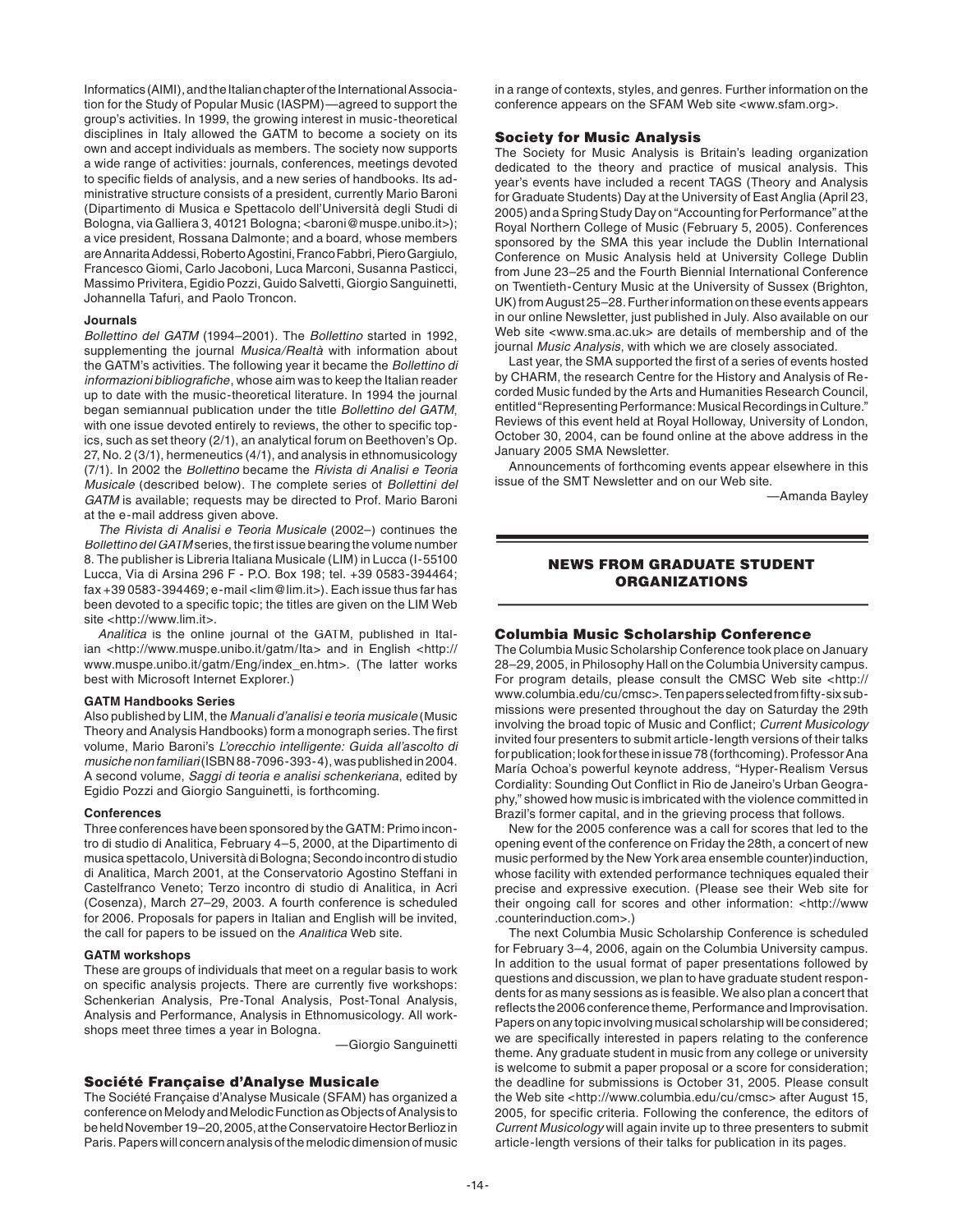# CUNY Graduate Students in Music

The eighth annual meeting of the City University of New York's Graduate Students in Music Symposium took place on Saturday March 19, 2005. This year's conference, "American Music Studies," featured eight papers with topics ranging from an analysis of Ives's "Putnam's Camp" using cognitive theory (Jennifer Iverson, University of Texas–Austin) to Ève Poudrier's employment of a new analytical tool to decipher local polymetric structures in Elliott Carter's 90+ for solo piano. In the afternoon session, Emily Abrams (Harvard University) theorized the little-known television career of Aaron Copland, while Ben Piekut (Columbia University) examined Henry Flynt's quest to "Demolish Serious Culture." Morning and afternoon sessions were moderated by Joseph Straus and Ellie Hisama, respectively. Keynote speaker Carol Oja (Harvard University) concluded the conference with a provocative paper on Bernstein's televised opera Trouble in Tahiti. The attendance of senior American music specialists provided rich discussions among graduate student presenters and more advanced scholars during the question and answer periods. For the complete program and abstracts, visit <http: //web.gc.cuny.edu/Music/events/special\_GSIM2005.html>.

 Our next meeting will take place in spring 2006, date TBA. For more information, please contact Stephanie Jensen-Moulton <sjensen-moulton@gc.cuny.edu> or Daniel Partridge <dpartridge@gc.cuny.edu>.

# FSU Music Theory Society

The Florida State University Music Theory Society is pleased to announce its twenty-third annual music theory forum to be held January 28, 2006, on the FSU campus in Tallahassee. This year's keynote speaker will be Richard Cohn of Yale University. Paper proposals are solicited on any topic related to music theory. The deadline for submissions is December 1, 2005. For the complete call for papers and more information, please visit us online at <http:// musictheory.aboho.com/forum.htm>. The FSUMTS executive board for 2005–06 includes: Christopher Endrinal, president; Brad Osborne, vice president; Sean Atkinson, secretary; Shannon Groskreutz, treasurer; Kathy Biddick and Erin Toelcke, Forum co-chairs; Jane Piper Clendinning, faculty advisor.

# Graduate Association of Music and Musicians at UT (GAMMA-UT)

GAMMA-UT, the Graduate Association of Music and Musicians at UT, held its fifth annual conference at the University of Texas at Austin on Saturday April 9, 2005. True to the interdisciplinary foundation of GAMMA-UT, eight graduate students presented papers on topics relevant to ethnomusicology, musicology, and theory. The "Music and Culture" session included papers on the music of Ecuadorian modernist Luis Humberto Salgado, traditional music in Paraguay, and Jewishness in Shostakovich's String Quartets. The "Theory" session included analyses of interval cycles in Schoenberg, borrowing in Satie's piano suites, and the construction of fate in Tchaikovsky's Fourth Symphony. The "Popular Music" session offered readings of Ani DiFranco's feminist musical response to 9/11 and the Beatles' "Lucy in the Sky with Diamonds." Our keynote speaker, Philip Rupprecht of Brooklyn College and the CUNY Graduate Center, delivered an enlightening talk on the construction of a distinctly British modernist aesthetic in the music of postwar avant-gardists Harrison Birtwistle, Alexander Goehr, and Peter Maxwell Davies. A compelling multimedia electroacoustic concert featuring compositions by student composers from all over the world closed the conference.

 The sixth annual GAMMA-UT conference will be held at the University of Texas at Austin in early spring, 2006. Forthcoming details and a call for papers will be posted on our Web site <http://gammaut.music.utexas.edu>. Further inquiries regarding the 2006 conference are best directed to 2006 conference chair Jennifer Iverson<jiverson@mail.utexas.edu>.

# IU Graduate Theory Association

The Graduate Theory Association at Indiana University sponsored several events during the past year. Highlights include a recital given by GTA members featuring keyboard music from Bach to Webern, and a two-day guest residency on film music with James Buhler of UT–Austin.

New officers for the 2005–06 school year are Trina Thompson, president; Timothy Best, vice president/treasurer; and Daniel Arthurs, secretary. The GTA looks forward to our biennial symposium of research in music theory to be held in February 2006; the call for papers is on our Web site <http://theory.music.indiana.edu/gta>.

## Midwest Graduate Music Consortium

The 2006 Midwest Graduate Music Consortium will be held at Northwestern University on February 24–25, with Kay Kaufman Shelemay as keynote speaker. Abstracts written by undergraduate and graduate students pertaining to music analysis, cognition, theory, pedagogy, performance, composition, education, ethnomusicology, musicology, and all other musicrelated subjects are welcome. Selected presentations will be limited to twenty-minute talks that will be followed by ten additional minutes of questions and comments.

Please submit abstracts electronically to <mgmc2006@gmail.com>. Abstracts should not exceed 500 words and must be received by November 4, 2005. Each abstract must arrive as an attachment that does not contain the applicant's name or affiliation. The accompanying e-mail should include the applicant's name, affiliation, e-mail address, and phone number and should also list the technological aids needed for the proposed presentation.

#### REGIONAL AND AFFILIATE THEORY SOCIETY CONTACTS

#### Canadian University Music Society

Edward Jurkowski Department of Music University of Lethbridge Lethbridge, AB T1K 3M4 Canada <president@cums-smuc.ca>

#### CUNY Graduate Students in Music

Stephanie Jensen-Moulton <sjensen-moulton@gc.cuny.edu>

#### Florida State University Music Theory Society

Chris Endrinal College of Music Florida State University Tallahassee, FL 32306-1180 <ce03c@garnet.acns.fsu.edu>

#### GAMMA–UT

Jennifer Iverson <jiverson@mail.utexas.edu>

#### Indiana University Graduate Theory Association

Trina Thompson GTA, School of Music Indiana University Bloomington, IN 47405 <trithomp@indiana.edu>

#### McGill Music Graduate

Students' Society c/o Faculty of Music McGill University <mgss@music.mcgill.ca>

### Midwest Graduate Music

Consortium Natasha Zelensky <nzelensky@northwestern.edu>

#### Music Theory Society of the Mid-Atlantic

Pamela Poulin Peabody Conservatory of Music Johns Hopkins University 1 E. Mount Vernon Place Baltimore, MD 21202 <poulin@peabody.jhu.edu>

### Music Theory Midwest

Claire Boge School of Fine Arts, Music Miami University Oxford, OH 45056 <bogecl@po.muohio.edu>

#### Music Theory Society of New York State

L. Poundie Burstein Music Department, Hunter College 695 Park Avenue New York, NY 10021 <poundie@aol.com>

(continued, p. 16)